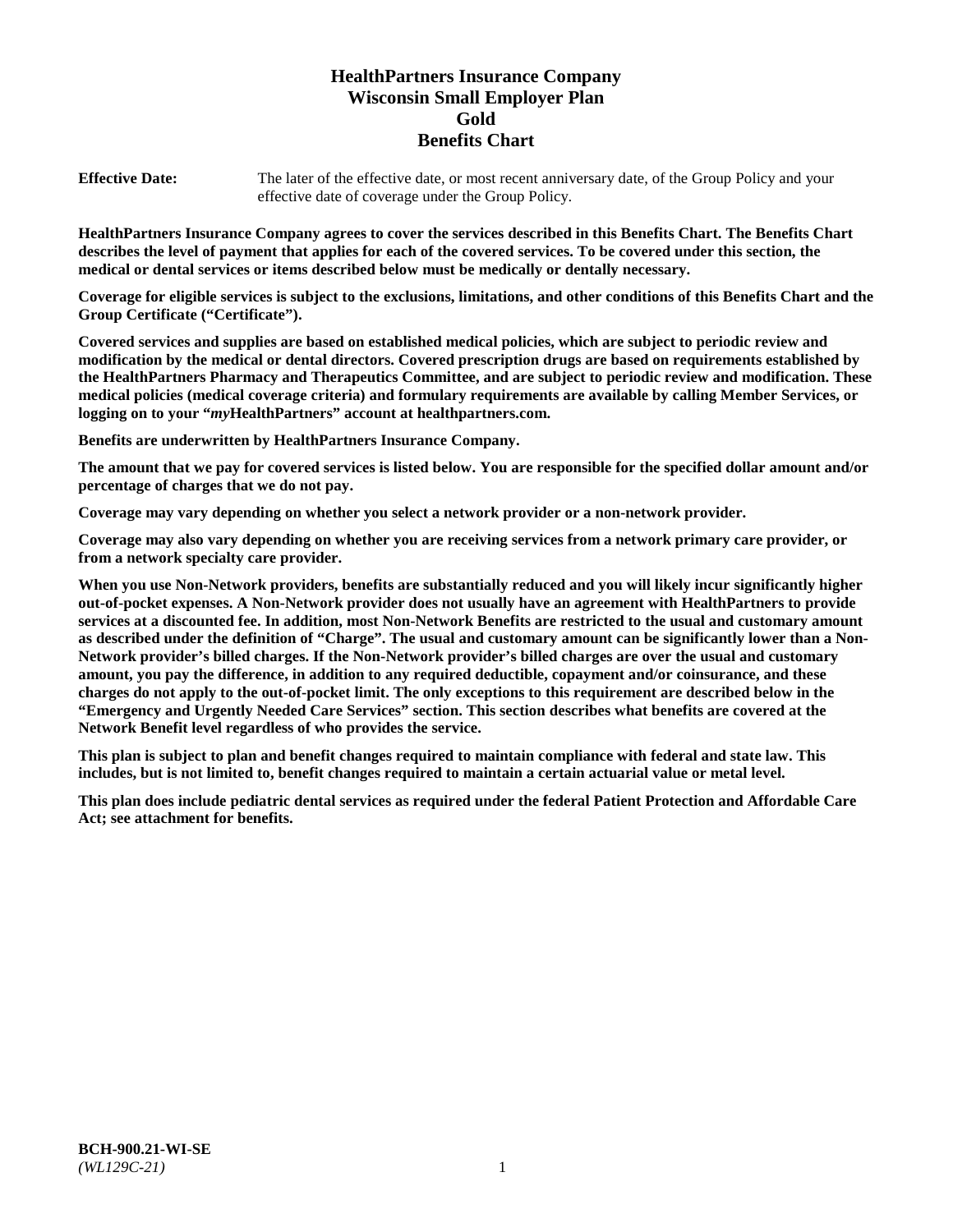# **These definitions apply to this Benefits Chart. They also apply to the Certificate.**

| <b>Biosimilar Drug:</b> | A prescription drug, approved by the Food and Drug Administration (FDA), that the FDA has<br>determined is biosimilar to and interchangeable with a biological brand name drug. Biosimilar<br>drugs are not considered generic drugs and are not covered under the generic drug benefit.                                                                                                                                                                                                                                                                                                                                                     |
|-------------------------|----------------------------------------------------------------------------------------------------------------------------------------------------------------------------------------------------------------------------------------------------------------------------------------------------------------------------------------------------------------------------------------------------------------------------------------------------------------------------------------------------------------------------------------------------------------------------------------------------------------------------------------------|
| <b>Brand Name Drug:</b> | A prescription drug, approved by the Food and Drug Administration (FDA), that is manufactured,<br>sold, or licensed for sale under a trademark by the pharmaceutical company that originally<br>researched and developed the drug. Brand name drugs have the same active-ingredient formula as<br>the generic version of the drug. However, generic drugs are manufactured and sold by other drug<br>manufacturers and are generally not available until after the patent on the brand name drug has<br>expired. A few brand name drugs may be covered at the generic drug benefit level if this is<br>indicated on the formulary.           |
| <b>Calendar Year</b>    | This is the 12-month period beginning 12:01 A.M. Central Time, on January 1, and ending 12:00<br>A.M. Central Time of the next following December 31.                                                                                                                                                                                                                                                                                                                                                                                                                                                                                        |
| <b>Charge:</b>          | For covered services delivered by a network provider, this is the provider's discounted fee for a<br>given medical/surgical service, procedure or item.                                                                                                                                                                                                                                                                                                                                                                                                                                                                                      |
|                         | For covered services delivered by non-network providers, a contracted rate may apply if such<br>arrangement is available to HealthPartners.                                                                                                                                                                                                                                                                                                                                                                                                                                                                                                  |
|                         | For the usual and customary charge for covered services delivered by non-network providers, our<br>payment is calculated using one of the following options to be determined at HealthPartners'<br>discretion: 1) a percentage of the Medicare fee schedule; 2) a comparable schedule if the service is<br>not on the Medicare fee schedule; or 3) a commercially reasonable rate for such service.                                                                                                                                                                                                                                          |
|                         | The usual and customary charge is the maximum amount allowed that we consider in the<br>calculation of the payment of charges incurred for certain covered services. You must pay for any<br>charges above the usual and customary charge, and they do not apply to the out-of-pocket limit.                                                                                                                                                                                                                                                                                                                                                 |
|                         | A charge is incurred for covered ambulatory medical and surgical services, on the date the service<br>or item is provided. A charge is incurred for covered inpatient services, on the date of admission to<br>a hospital. To be covered, a charge must be incurred on or after your effective date and on or<br>before the termination date.                                                                                                                                                                                                                                                                                                |
| Copayment/Coinsurance:  | The specified dollar amount, or percentage, of charges incurred for covered services, which we do<br>not pay, but which you must pay, each time you receive certain medical services, procedures or<br>items. Our payment for those covered services or items begins after the copayment or coinsurance<br>is satisfied. Covered services or items requiring a copayment or coinsurance are specified in this<br>Benefits Chart.                                                                                                                                                                                                             |
|                         | For services provided by a network provider:<br>An amount which is listed as a flat dollar copayment is applied to a network provider's discounted<br>charge for a given service. However, if the network provider's discounted charge for a service or<br>item is less than the flat dollar copayment, you will pay the network provider's discounted charge.<br>An amount which is listed as a percentage of charges or coinsurance is based on the network<br>provider's discounted charges, calculated at the time the claim is processed, which may include an<br>agreed upon fee schedule rate for case rate or withhold arrangements. |
|                         | For services provided by a non-network provider:<br>Any copayment or coinsurance is applied to the lesser of the provider's charges or the usual and<br>customary charge for a service.                                                                                                                                                                                                                                                                                                                                                                                                                                                      |
|                         | A copayment or coinsurance is due at the time a service is provided, or when billed by the<br>provider. The copayment or coinsurance applicable for a scheduled visit with a HealthPartners<br>network provider will be collected for each visit, late cancellation and failed appointment.                                                                                                                                                                                                                                                                                                                                                  |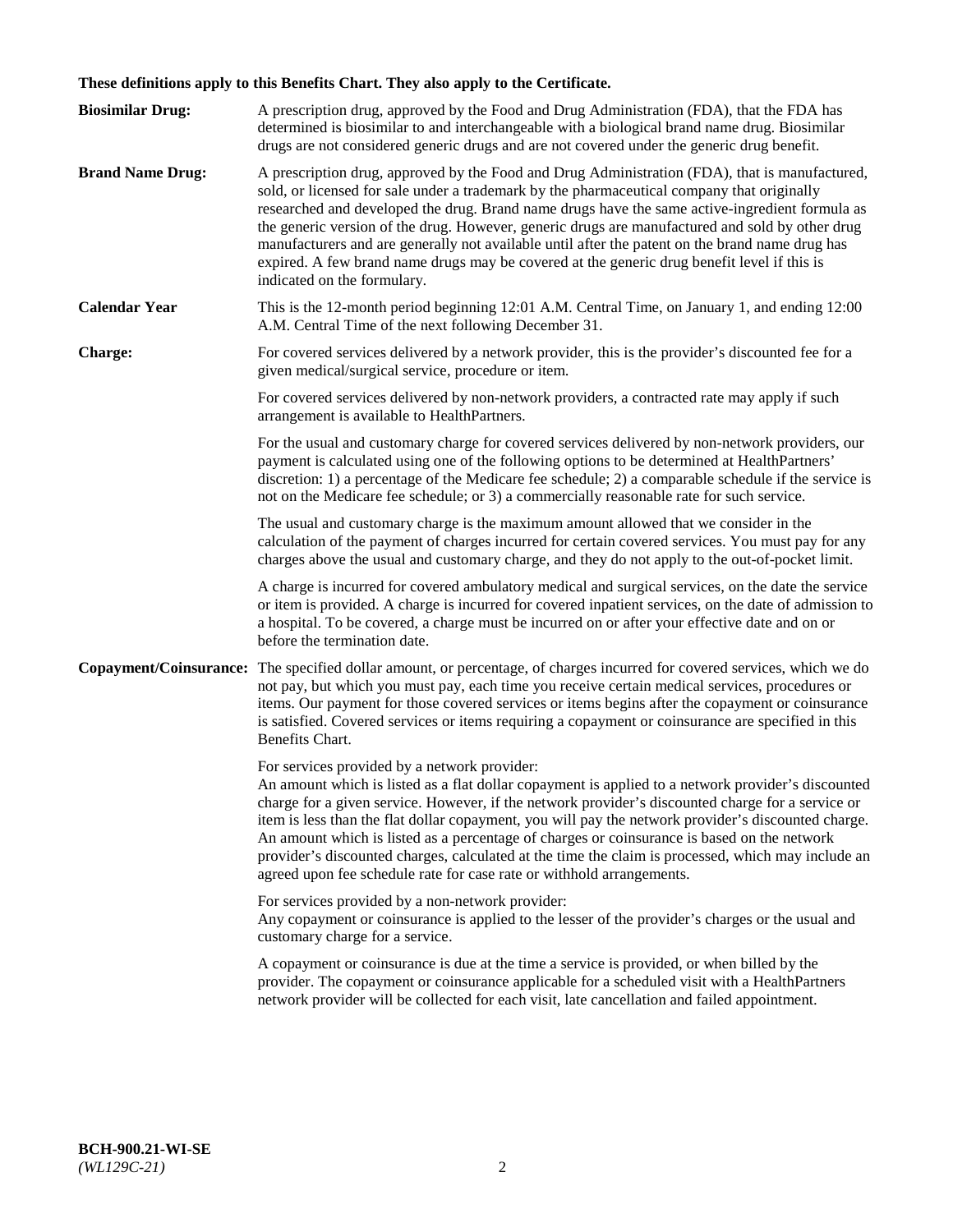| Deductible:                                | The specified dollar amount of charges incurred for covered services, which we do not pay, but an<br>enrollee or a family has to pay first in a calendar year. Our payment for those services or items<br>begins after the deductible is satisfied. For network providers, the amount of the charges that apply<br>to the deductible are based on the network provider's discounted charges, calculated at the time<br>the claim is processed, which may include an agreed upon fee schedule rate for case rate or<br>withhold arrangements. For non-network providers, the amount of charges that apply to the<br>deductible are the lesser of the provider's charges or the usual and customary charge for a service. |
|--------------------------------------------|-------------------------------------------------------------------------------------------------------------------------------------------------------------------------------------------------------------------------------------------------------------------------------------------------------------------------------------------------------------------------------------------------------------------------------------------------------------------------------------------------------------------------------------------------------------------------------------------------------------------------------------------------------------------------------------------------------------------------|
|                                            | Any amounts paid or reimbursed by a third party, including but not limited to: point of service<br>rebates, manufacturer coupons, manufacturer debits cards or other forms of direct reimbursement<br>to an Insured for a product or service, will not apply toward your deductible, to the extent<br>permitted under state and federal law.                                                                                                                                                                                                                                                                                                                                                                            |
|                                            | Your plan has an embedded deductible. This means once an Insured meets the individual<br>deductible, the plan begins paying benefits for that person. If two or more members of the family<br>meet the family deductible, the plan begins paying benefits for all members of the family,<br>regardless of whether each Insured has met the individual deductible. However, an Insured may<br>not contribute more than the individual deductible toward the family deductible.                                                                                                                                                                                                                                           |
|                                            | All services are subject to the deductible unless otherwise indicated below in this Benefits Chart.                                                                                                                                                                                                                                                                                                                                                                                                                                                                                                                                                                                                                     |
| <b>Formulary:</b>                          | This is a current list, which may be revised from time to time, of prescription drugs, medications,<br>equipment and supplies covered by us as indicated in this Benefits Chart which are covered at the<br>highest benefit level. Some drugs on the formulary may require prior authorization to be covered<br>as formulary drugs. The formulary, and information on drugs that require prior authorization, are<br>available by calling Member Services, or logging on to your "myHealthPartners" account at<br>healthpartners.com.                                                                                                                                                                                   |
| <b>Generic Drug:</b>                       | A prescription drug, approved by the Food and Drug Administration (FDA), that the FDA has<br>determined is comparable to a brand name drug product in dosage form, strength, route of<br>administration, quality, intended use and documented bioequivalence. Generally, generic drugs<br>cost less than brand name drugs. Some brand name drugs may be covered at the generic drug<br>benefit level if this is indicated on the formulary.                                                                                                                                                                                                                                                                             |
| <b>Lifetime Maximum</b><br><b>Benefit:</b> | The specified coverage limit actually paid by us for services and/or charges incurred by you for any<br>given procedure or diagnosis. Payment of benefits under this Benefits Chart ceases when that lifetime<br>maximum benefit is reached. You have to pay for any subsequent charges.                                                                                                                                                                                                                                                                                                                                                                                                                                |
| <b>Non-Formulary Drug:</b>                 | This is a prescription drug, approved by the Food and Drug Administration (FDA), that is not on<br>the formulary, is medically necessary and is not investigative or experimental or otherwise<br>excluded under the Certificate.                                                                                                                                                                                                                                                                                                                                                                                                                                                                                       |
|                                            | Out-of-Pocket Expenses: You pay the specified copayments/coinsurance and deductibles applicable for particular services,<br>subject to the out-of-pocket limit described below. These amounts are in addition to the monthly<br>premium payments.                                                                                                                                                                                                                                                                                                                                                                                                                                                                       |
| <b>Out-of-Pocket Limit:</b>                | You pay the copayments/coinsurance and deductibles for covered services, to the individual or<br>family out-of-pocket limit. Thereafter we cover 100% of the charges incurred for all other covered<br>services, for the rest of the calendar year. You pay amounts greater than the out-of-pocket limit if<br>you exceed any lifetime maximum benefit or any visit or day limits.                                                                                                                                                                                                                                                                                                                                      |
|                                            | Non-Network Benefits above the usual and customary charge (see definition of charge above) do<br>not apply to the out-of-pocket limit.                                                                                                                                                                                                                                                                                                                                                                                                                                                                                                                                                                                  |
|                                            | Non-Network Benefits for transplant surgery do not apply to the out-of-pocket limit.                                                                                                                                                                                                                                                                                                                                                                                                                                                                                                                                                                                                                                    |
|                                            | Any amounts paid or reimbursed by a third party, including but not limited to: point of service<br>rebates, manufacturer coupons, manufacturer debit cards or other forms of direct reimbursement to<br>an Insured for a product or service, will not apply as an out-of-pocket expense, to the extent<br>permitted under state and federal law.                                                                                                                                                                                                                                                                                                                                                                        |
|                                            | You are responsible to keep track of the out-of-pocket expenses. Contact Member Services for<br>assistance in determining the amount paid by the enrollee for specific eligible services received.<br>Claims for reimbursement under the out-of-pocket limit provisions are subject to the same time<br>limits and provisions described under the "Claims Provisions" section of the Certificate.                                                                                                                                                                                                                                                                                                                       |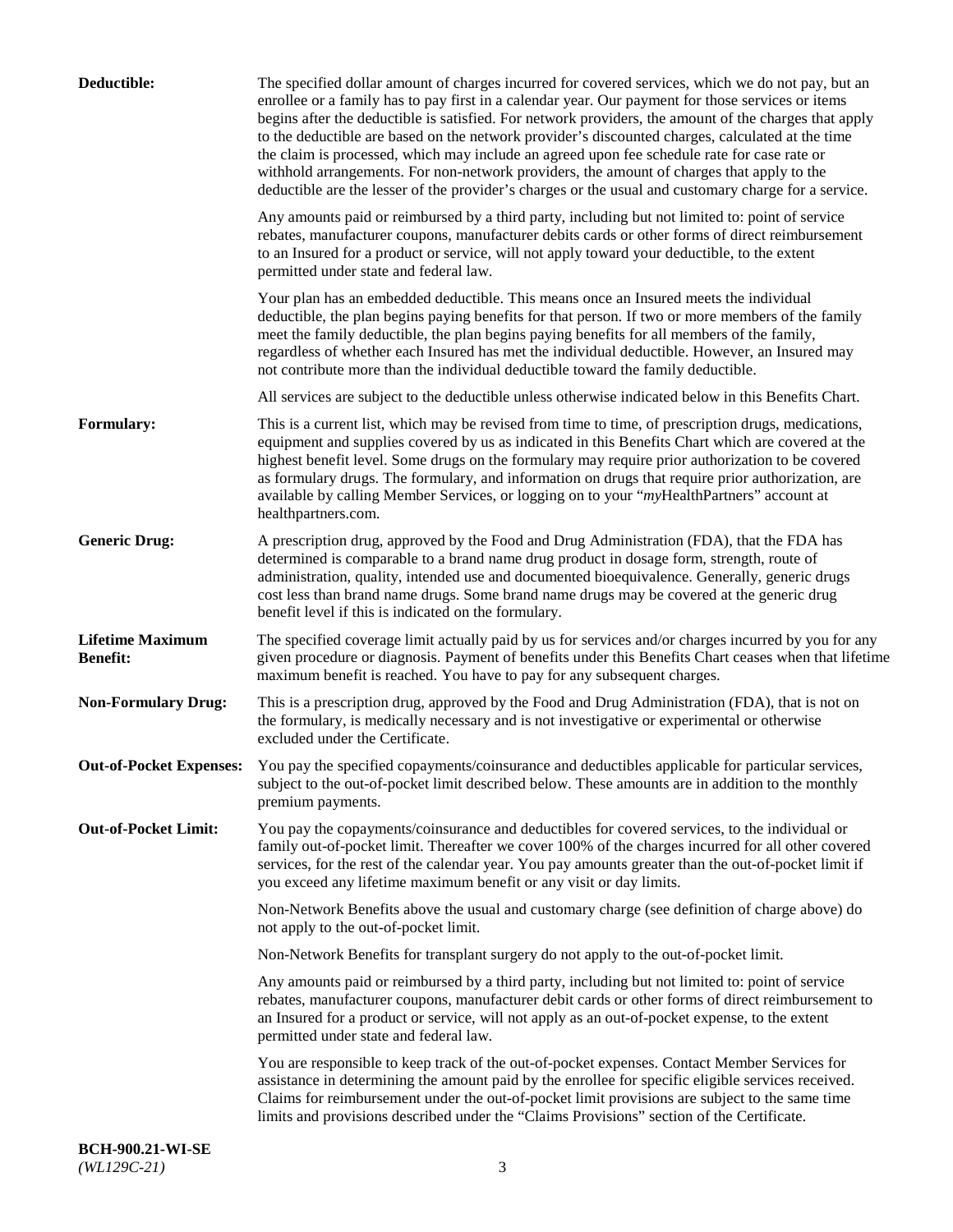|                             | Primary Care Providers: These are providers in the following categories: Family Practice, General Practice, Internal<br>Medicine, Pediatrics, Adolescent Medicine, Adult Medicine and Geriatrics.                                                                                                                                                                                                                                                                                                                                     |  |
|-----------------------------|---------------------------------------------------------------------------------------------------------------------------------------------------------------------------------------------------------------------------------------------------------------------------------------------------------------------------------------------------------------------------------------------------------------------------------------------------------------------------------------------------------------------------------------|--|
|                             | <b>Specialty Care Providers:</b> These are providers who are not in the following categories: Family Practice, General Practice,<br>Internal Medicine, Pediatrics, Adolescent Medicine, Adult Medicine and Geriatrics.                                                                                                                                                                                                                                                                                                                |  |
| <b>Specialty Drug List:</b> | This is a current list, which may be revised from time to time, of prescription drugs, medications,<br>equipment and supplies, which are typically bio-pharmaceuticals. The purpose of a specialty drug<br>list is to facilitate enhanced monitoring of complex therapies used to treat specific conditions.<br>Specialty drugs are covered by us as indicated in this Benefits Chart. The specialty drug list is<br>available by calling Member Services, or logging on to your "myHealthPartners" account at<br>healthpartners.com. |  |
| virtuwell:                  | This is an online service that you may use to receive a diagnosis and treatment for certain routine<br>conditions, such as a cold and flu, ear pain and sinus infections. You may access the virtuwell<br>website at virtuwell.com.                                                                                                                                                                                                                                                                                                   |  |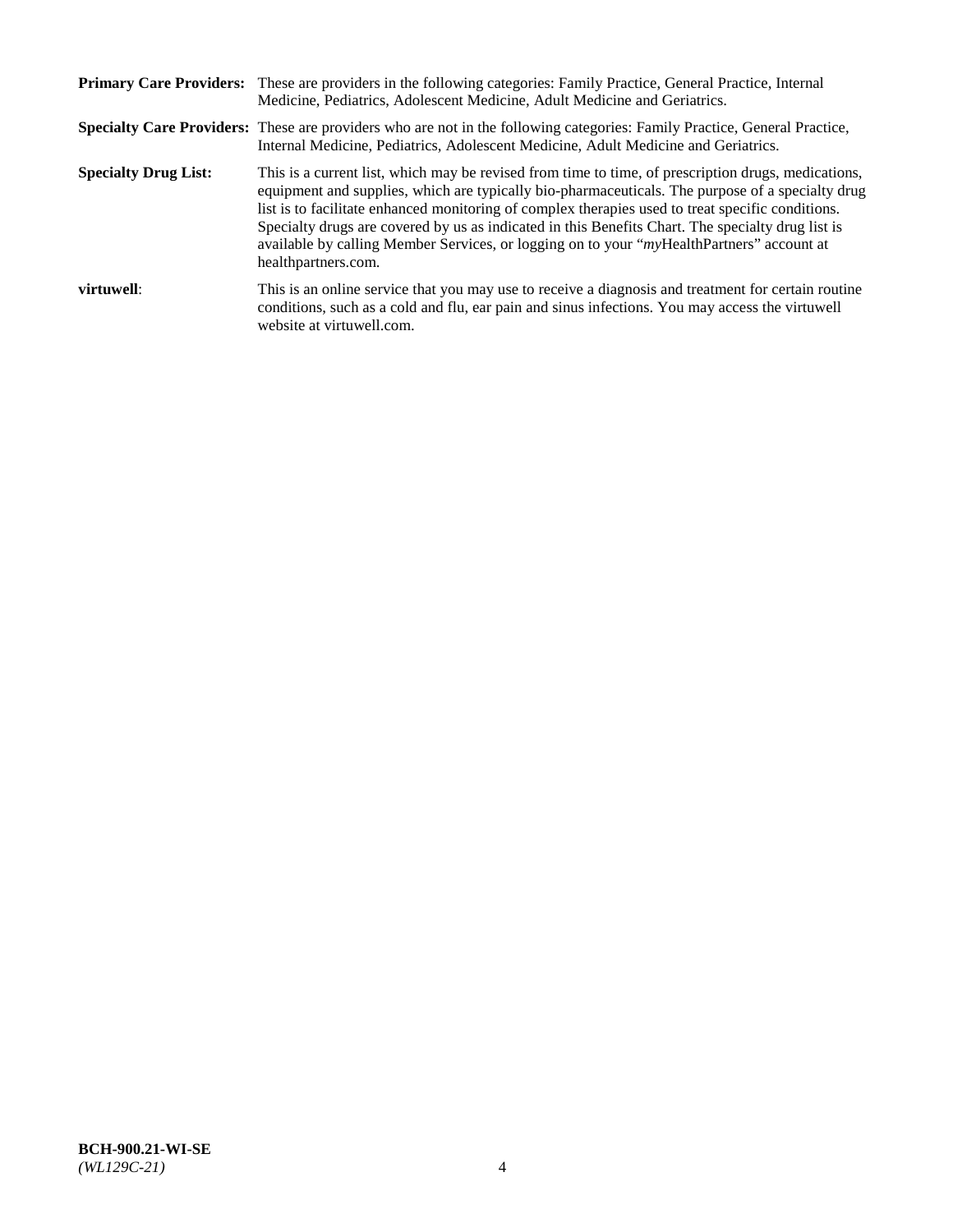# **DEDUCTIBLES AND OUT-OF-POCKET LIMITS**

#### **Individual Calendar Year Deductible**

| <b>Network Benefits</b> | <b>Non-Network Benefits</b> |
|-------------------------|-----------------------------|
| None.                   | \$10,000                    |

#### **Family Calendar Year Deductible**

| <b>Network Benefits</b> | <b>Non-Network Benefits</b> |
|-------------------------|-----------------------------|
| None.                   | \$20,000                    |

Your plan has an embedded deductible. This means once an Insured meets the individual deductible, the plan begins paying benefits for that person. If two or more members of the family meet the family deductible, the plan begins paying benefits for all members of the family, regardless of whether each Insured has met the individual deductible. However, an Insured may not contribute more than the individual deductible toward the family deductible.

Any amounts paid or reimbursed by a third party, including but not limited to: point of service rebates, manufacturer coupons, manufacturer debits cards or other forms of direct reimbursement to an Insured for a product or service, will not apply toward your deductible, to the extent permitted under state and federal law.

### **Individual Calendar Year Out-of-Pocket Limit**

| Network Benefits | <b>Non-Network Benefits</b> |
|------------------|-----------------------------|
| \$6,200          | \$30,000                    |

### **Family Calendar Year Out-of-Pocket Limit**

| <b>Network Benefits</b> | <b>Non-Network Benefits</b> |
|-------------------------|-----------------------------|
| \$12,400                | \$60,000                    |

Separate Out-of-Pocket Limits must be satisfied under Network Benefits and Non-Network Benefits.

Non-Network Benefits above the usual and customary charge will not apply to the individual or family Out-of-Pocket Limit.

Non-Network Benefits for transplant surgery do not apply to the Out-of-Pocket Limit.

Any amounts paid or reimbursed by a third party, including but not limited to: point of service rebates, manufacturer coupons, manufacturer debit cards or other forms of direct reimbursement to an Insured for a product or service, will not apply as an out-of-pocket expense, to the extent permitted under state and federal law.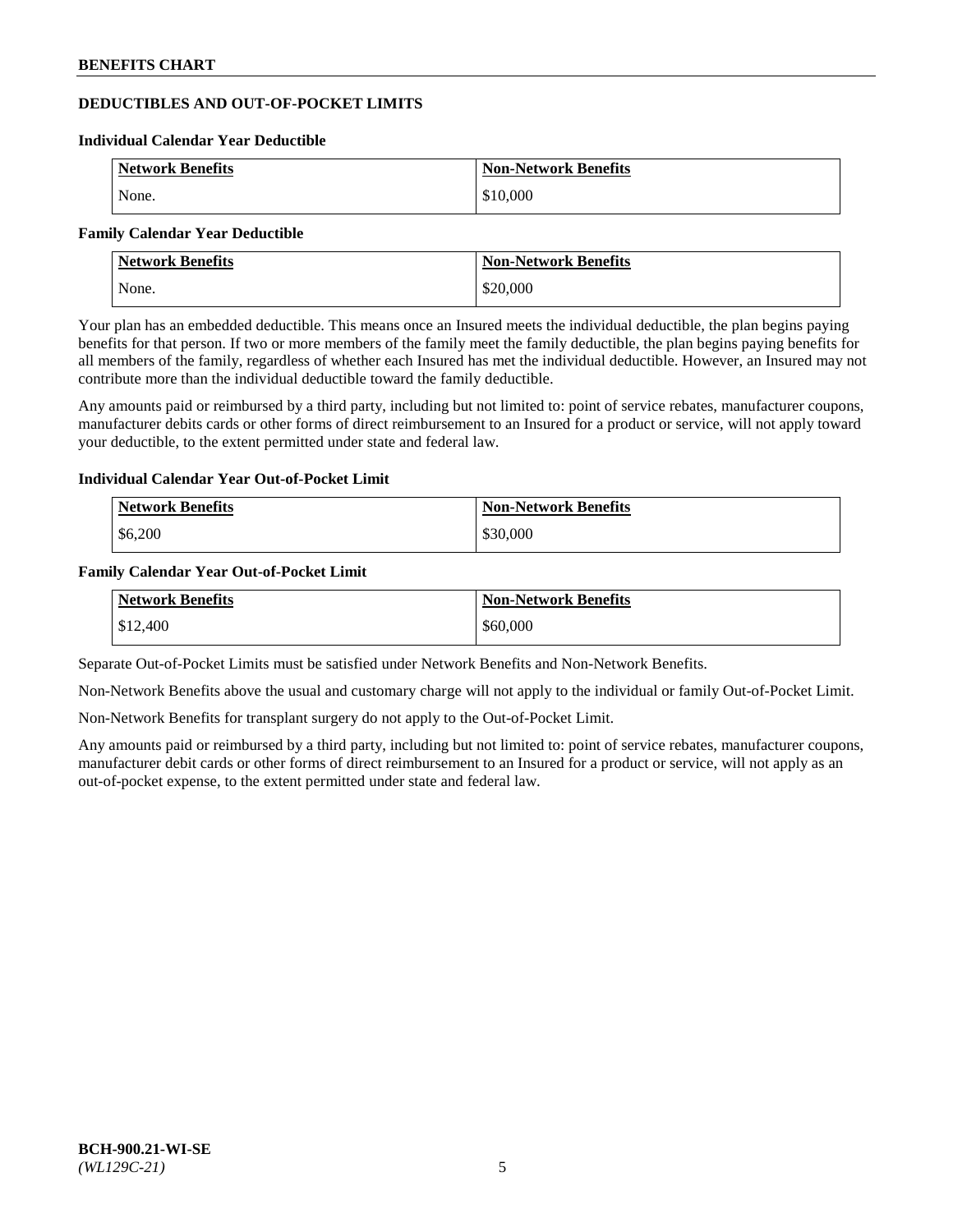# **AMBULANCE AND MEDICAL TRANSPORTATION**

### **Covered Services:**

We cover ambulance and medical transportation for medical emergencies and as shown below.

We also cover medically necessary, non-emergency transportation if it meets our medical coverage criteria. Covered services and supplies are based on established medical policies, which are subject to periodic review and modification by the medical directors. These medical policies (medical coverage criteria) and applicable prior authorization requirements are available by calling Member Services, or logging on to your "*my*HealthPartners" account a[t healthpartners.com.](https://www.healthpartners.com/hp/index.html)

### **Ambulance and Medical Transportation (other than non-emergency fixed wing air ambulance transportation)**

| Network Benefits                                                  | <b>Non-Network Benefits</b> |
|-------------------------------------------------------------------|-----------------------------|
| 100% of the charges incurred, subject to a<br>copayment of \$500. | See Network Benefits.       |

## **Non-Emergency Fixed Wing Air Ambulance Transportation**

| <b>Network Benefits</b>                                           | <b>Non-Network Benefits</b>  |
|-------------------------------------------------------------------|------------------------------|
| 100% of the charges incurred, subject to a<br>copayment of \$500. | 50% of the charges incurred. |

### **Not Covered:**

See "Services Not Covered" in the Certificate.

## **AUTISM TREATMENT**

### **Covered Services:**

Your network provider will coordinate the prior authorization process for any autism treatment services. You may call Member Services at 952-883-5000 or toll-free at 1-800-883-2177 if you have any questions or concerns regarding the authorization process.

Please call Member Services at 952-883-5000 or toll-free at 1-800-883-2177 to request authorization for autism treatment services from a non-network provider.

We cover prior authorized evidence-based intensive-level and nonintensive-level treatment of autism spectrum disorders (autism disorder, Asperger's syndrome or pervasive development disorder not otherwise specified).

Covered services are based on established medical policies, which are subject to periodic review and modification by the medical or dental directors. These medical policies (medical coverage criteria) are available by calling Member Services, or logging on to your "*my*HealthPartners" account at [healthpartners.com.](https://www.healthpartners.com/hp/index.html)

**Intensive-Level Services** for children diagnosed with autism spectrum disorders. Intensive-level services must begin on or after two years of age and end before nine years of age. Intensive-level services, on average, are services provided for more than 20 hours of treatment per week. (The average number of hours a week is calculated over a six-month period.)

| <b>Network Benefits</b>                                                    | <b>Non-Network Benefits</b>                                              |
|----------------------------------------------------------------------------|--------------------------------------------------------------------------|
| 100% of the charges incurred, subject to a<br>copayment of \$30 per visit. | 50% of the charges incurred.<br>Limited to 235 visits per calendar year. |
| Limited to 235 visits per calendar year.                                   |                                                                          |

The maximum number of visits is combined for Network Benefits and Non-Network Benefits.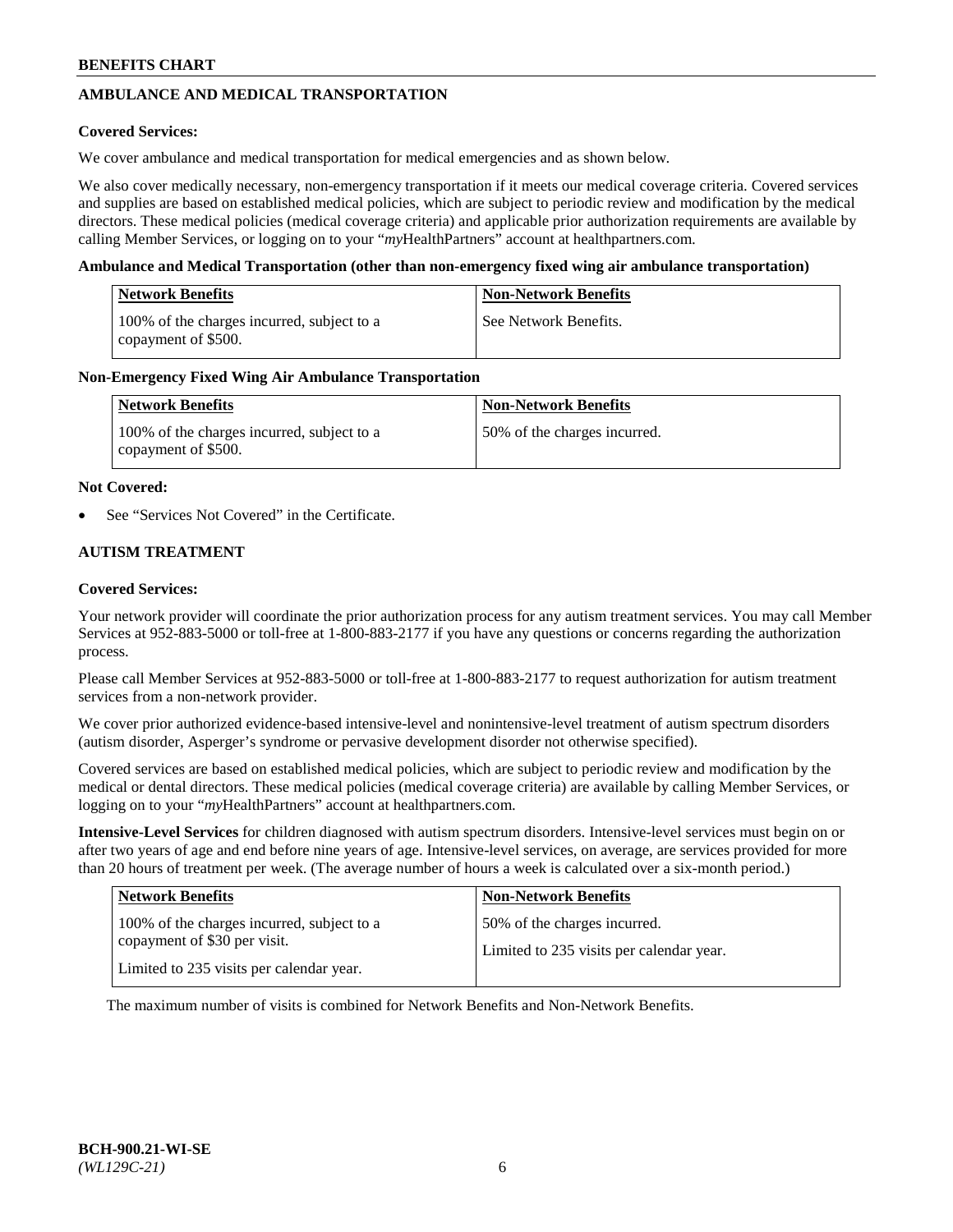## **Intensive-Level Services Lifetime Maximum Benefit**

| <b>Network Benefits</b>                               | <b>Non-Network Benefits</b>                           |
|-------------------------------------------------------|-------------------------------------------------------|
| 4 years of cumulative services under this plan or any | 4 years of cumulative services under this plan or any |
| other plan.                                           | other plan.                                           |

The Lifetime Maximum Benefit is combined for Network Benefits and Non-Network Benefits.

**Nonintensive-Level Services** for Insureds diagnosed with autism spectrum disorders

| <b>Network Benefits</b>                                                    | <b>Non-Network Benefits</b>                                              |
|----------------------------------------------------------------------------|--------------------------------------------------------------------------|
| 100% of the charges incurred, subject to a<br>copayment of \$30 per visit. | 50% of the charges incurred.<br>Limited to 120 visits per calendar year. |
| Limited to 120 visits per calendar year.                                   |                                                                          |

The maximum number of visits is combined for Network Benefits and Non-Network Benefits.

#### **Not Covered:**

See "Services Not Covered" in the Certificate.

## **BEHAVIORAL HEALTH SERVICES**

#### **Covered Services:**

Covered services are based on established medical policies, which are subject to periodic review and modification by the medical directors. These medical policies (medical coverage criteria) are available by calling Member Services, or logging on to your "*my*HealthPartners" account at [healthpartners.com.](https://www.healthpartners.com/hp/index.html)

**Transitional Treatment Services.** These are services for the treatment of nervous or mental disorders, alcoholism or other drug abuse problems which are provided to an Insured in a less restrictive manner than are inpatient hospital services but in a more intensive manner than are outpatient services. Transitional treatment services are services offered by a provider, and certified by the Wisconsin Department of Health Services for each of the following (except the last bulleted item):

- Mental health services for covered adults in a day treatment program.
- Mental health services for covered children in a day hospital treatment program.
- Services for persons with chronic mental illness provided through a community support program.
- Residential treatment programs for alcohol and/or drug dependent covered persons.
- Alcohol and Other Drug Abuse (AODA) services in, a day treatment program.
- Services for persons who are experiencing a mental health crisis or who are in a situation likely to turn into a mental health crisis if support is not provided.
- Intensive outpatient programs for the treatment of psychoactive substance use disorders provided in accordance with the patient placement criteria of the American Society of Addiction Medicine.

## **Mental Health Services**

We cover services for mental health diagnoses as described in the Diagnostic and Statistical Manual of Mental Disorders – Fifth Edition (DSM 5) (most recent edition) that lead to significant disruption of function in your life.

We provide coverage for mental health treatment ordered by a Wisconsin court under a valid court order that is issued on the basis of a behavioral care evaluation performed by a licensed psychiatrist or doctoral level licensed psychologist, which includes a diagnosis and an individual treatment plan for care in the most appropriate, least restrictive environment. We must be given a copy of the court order and the behavioral care evaluation, and the service must be a covered benefit under this plan, and the service must be provided by a network provider, or other provider as required by law.

**Outpatient Services:** We cover medically necessary outpatient professional mental health services for evaluation, crisis intervention, and treatment of mental health disorders.

A comprehensive diagnostic assessment will be made of each patient as the basis for a determination by a mental health professional, concerning the appropriate treatment and the extent of services required.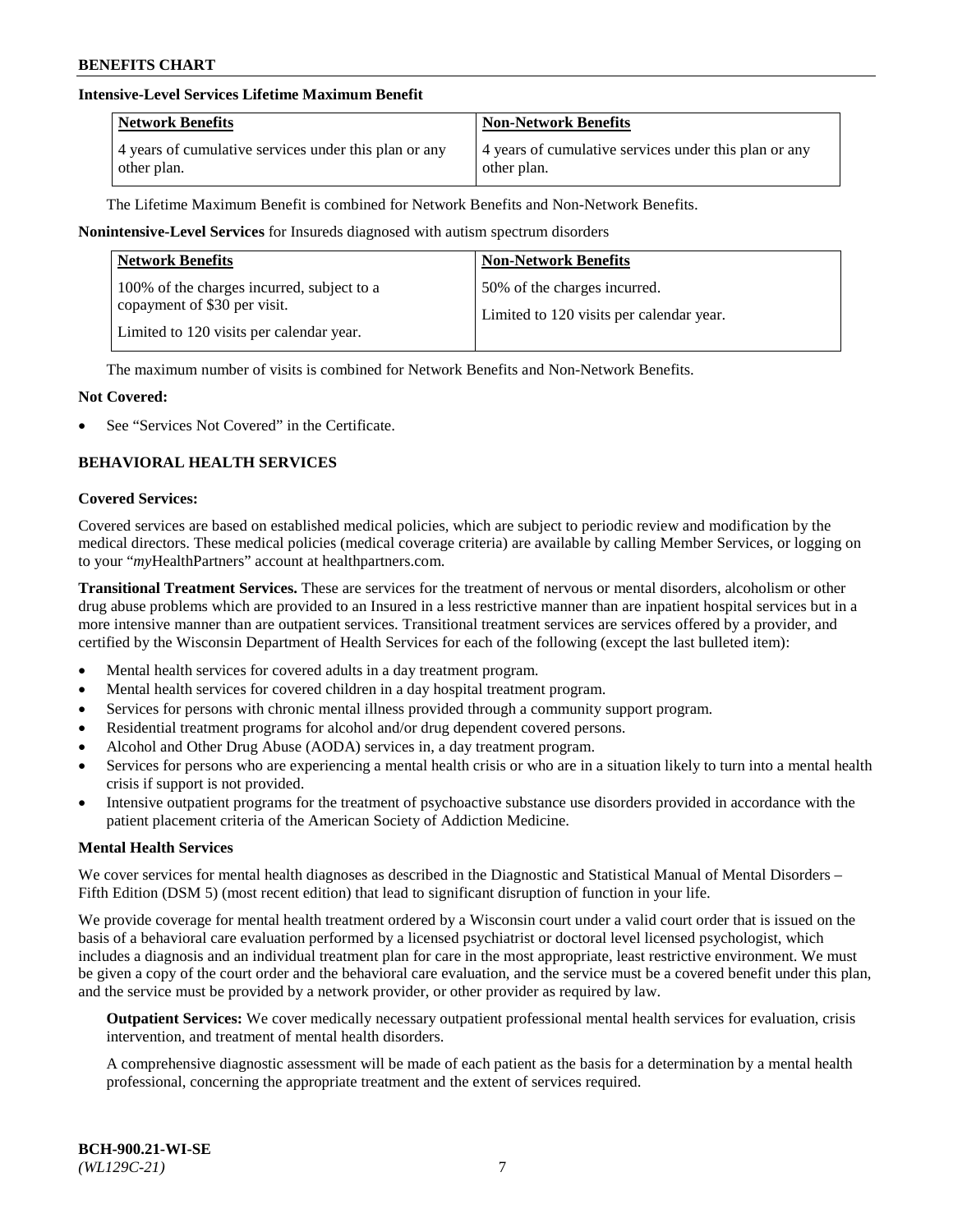Outpatient services we cover for a diagnosed mental health condition include the following:

- Individual, group, family and multi-family therapy.
- Medication management provided by a physician, certified nurse practitioner, or physician's assistant.
- Psychological testing services for the purposes of determining the differential diagnoses and treatment planning for patients currently receiving behavioral health services.
- Partial hospitalization services in a licensed hospital or community mental health center.
- Psychotherapy and nursing services provided in the home if authorized by us.
- Treatment of gender dysphoria that meets medical coverage criteria.

| <b>Network Benefits</b>                                                                                                               | <b>Non-Network Benefits</b>  |
|---------------------------------------------------------------------------------------------------------------------------------------|------------------------------|
| 100% of the charges incurred, subject to a<br>copayment of \$30 per visit.                                                            | 50% of the charges incurred. |
| For family therapy, only one copayment will be<br>charged, regardless of the number of Insureds primarily<br>involved in the therapy. |                              |

#### **Group Therapy**

| Network Benefits                                                           | <b>Non-Network Benefits</b>  |
|----------------------------------------------------------------------------|------------------------------|
| 100% of the charges incurred, subject to a<br>copayment of \$15 per visit. | 50% of the charges incurred. |

**Inpatient Services:** We cover medically necessary inpatient services in a hospital or licensed residential treatment facility and professional services for treatment of mental health disorders. Medical stabilization is covered under inpatient hospital services in the "Hospital and Skilled Nursing Facility Services" section.

We cover residential care for the treatment of eating disorders in a licensed facility, as an alternative to inpatient care, when it is medically necessary and your physician obtains authorization from us.

| Network Benefits                                                                                                                                                                    | <b>Non-Network Benefits</b>  |
|-------------------------------------------------------------------------------------------------------------------------------------------------------------------------------------|------------------------------|
| 100% of the charges incurred, subject to a copayment<br>of \$2,000 per day for the first three days of admission.<br>Then services will be paid at 100% of the charges<br>incurred. | 50% of the charges incurred. |

**Transitional Treatment Services:** We cover transitional treatment services described above for treatment of mental and nervous disorders.

| Network Benefits                                                           | <b>Non-Network Benefits</b>  |
|----------------------------------------------------------------------------|------------------------------|
| 100% of the charges incurred, subject to a<br>copayment of \$30 per visit. | 50% of the charges incurred. |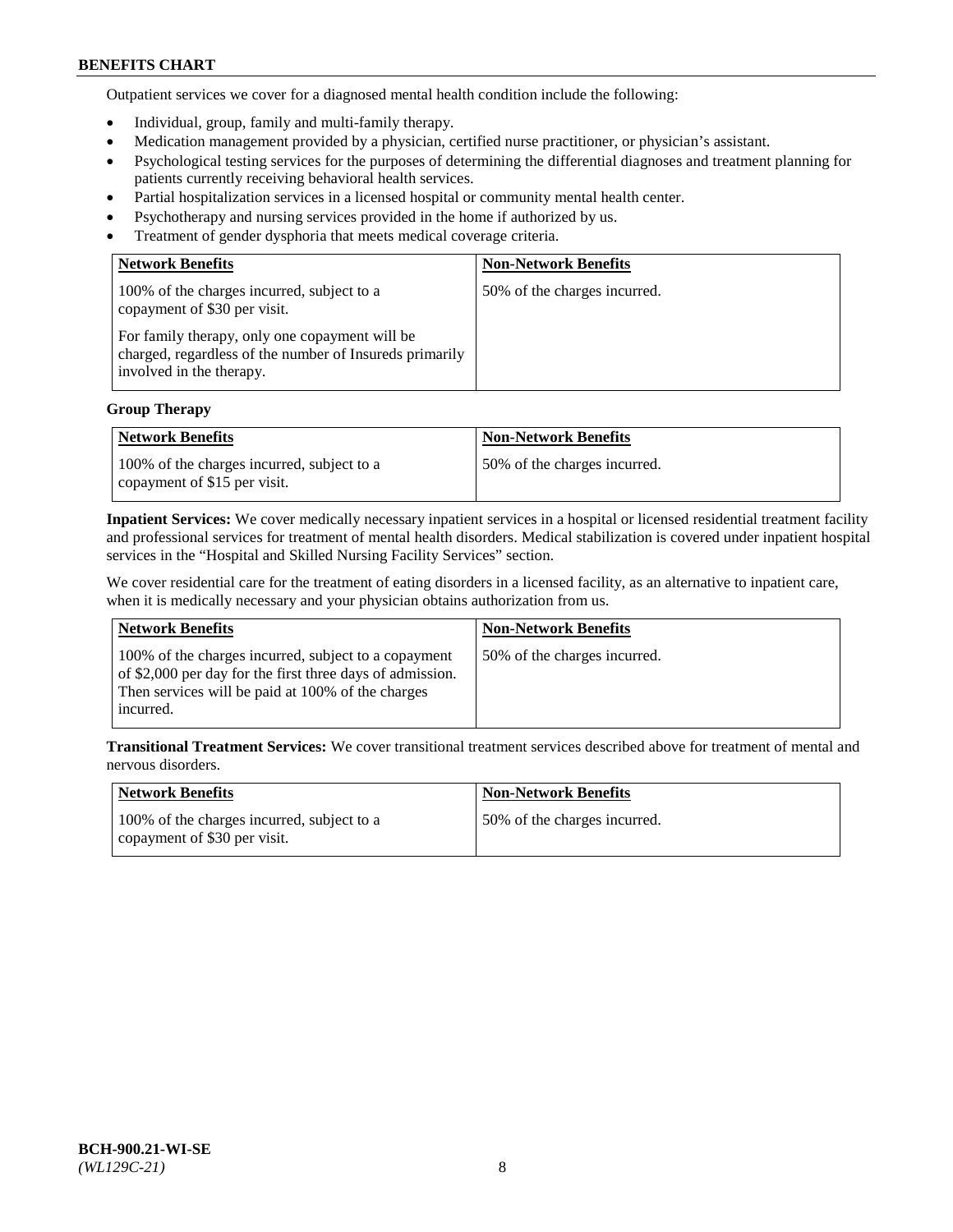# **Substance Abuse Treatment Services**

We cover medically necessary services for assessments by a licensed alcohol and drug counselor and treatment of Substance Related Disorders as defined in the latest edition of the DSM 5.

**Outpatient Services:** We cover medically necessary outpatient professional services for diagnosis and treatment of alcoholism and other drug abuse problems. Substance abuse treatment services must be provided by a program licensed by the local Department of Health Services. Outpatient services we cover for a diagnosed substance abuse disorder include the following:

- Individual, group, family, and multi-family therapy provided in an office setting.
- We cover opiate replacement therapy including methadone and buprenorphine treatment.

| <b>Network Benefits</b>                                                    | <b>Non-Network Benefits</b>  |
|----------------------------------------------------------------------------|------------------------------|
| 100% of the charges incurred, subject to a<br>copayment of \$30 per visit. | 50% of the charges incurred. |

**Inpatient Services:** We cover medically necessary inpatient services in a hospital or a licensed residential primary treatment center.

We cover services provided in a hospital that is licensed by the local state and accredited by Medicare.

**Detoxification Services.** We cover detoxification services in a hospital or community detoxification facility if it is licensed by the local Department of Health Services.

| <b>Network Benefits</b>                                                                                                                                                             | <b>Non-Network Benefits</b>  |
|-------------------------------------------------------------------------------------------------------------------------------------------------------------------------------------|------------------------------|
| 100% of the charges incurred, subject to a<br>copayment of \$2,000 per day for the first three days of<br>admission. Then services will be paid at 100% of the<br>charges incurred. | 50% of the charges incurred. |

**Transitional Treatment Services:** We cover transitional treatment services described above for treatment of alcoholism or other drug abuse problems.

| Network Benefits                                                           | <b>Non-Network Benefits</b>  |
|----------------------------------------------------------------------------|------------------------------|
| 100% of the charges incurred, subject to a<br>copayment of \$30 per visit. | 50% of the charges incurred. |

**Additional Mental Health and Substance Abuse Treatment Benefits for a Dependent Child Who is a Student:** If a dependent child is a student in a school and that school is located in Wisconsin, but outside of our service area, we cover services as required under Wisconsin Statute 609.655.

| <b>Network Benefits</b>                                                    | <b>Non-Network Benefits</b>  |
|----------------------------------------------------------------------------|------------------------------|
| 100% of the charges incurred, subject to a<br>copayment of \$30 per visit. | 50% of the charges incurred. |

# **Not Covered:**

See "Services Not Covered" in the Certificate.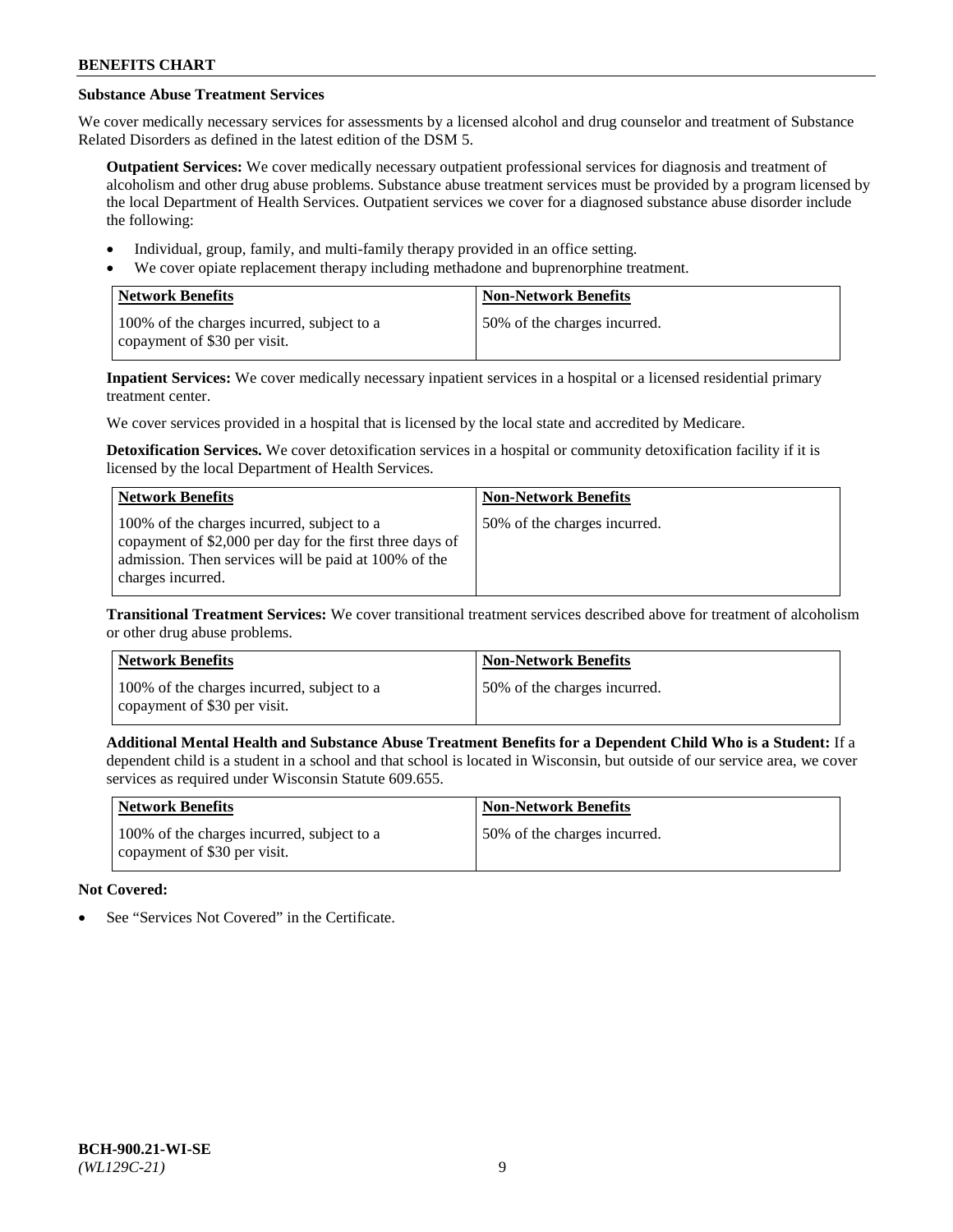# **CHIROPRACTIC SERVICES**

## **Covered Services:**

We cover chiropractic services for rehabilitative care. Chiropractic services are adjustments to any abnormal articulations of the human body, especially those of the spinal column, for the purpose of giving freedom of action to impinged nerves that may cause pain or deranged function.

Massage therapy which is performed in conjunction with other treatment/modalities by a chiropractor, is part of a prescribed treatment plan and is not billed separately is covered

| <b>Network Benefits</b>                                                    | <b>Non-Network Benefits</b>  |
|----------------------------------------------------------------------------|------------------------------|
| 100% of the charges incurred, subject to a<br>copayment of \$60 per visit. | 50% of the charges incurred. |

## **Not Covered:**

- Massage therapy for the purpose of comfort or convenience of the Insured.
- See "Services Not Covered" in the Certificate.

## **CLINICAL TRIALS**

## **Covered Services:**

We cover certain routine services if you participate in a Phase I, Phase II, Phase III or Phase IV approved clinical trial that is conducted in relation to the prevention, detection, or treatment of cancer or other life-threatening disease or condition as defined in the Affordable Care Act. Approved clinical trials include (1) federally funded trials when the study or investigation is approved or funded by any of the federal agencies defined in the Public Health Services Act, section 2709 (d) (1) (A); (2) the study or investigation is conducted under an investigational new drug application reviewed by the Food and Drug Administration; and (3) the study or investigation is a drug trial that is exempt from having such an investigational new drug application. We cover routine patient costs for services that would be eligible under the Certificate and this Benefits Chart if the service were provided outside of a clinical trial.

| <b>Network Benefits</b>                                 | <b>Non-Network Benefits</b>                           |
|---------------------------------------------------------|-------------------------------------------------------|
| Coverage level is same as corresponding Network         | Coverage level is same as corresponding               |
| Benefits, depending on type of service provided such as | Non-Network Benefits, depending on type of service    |
| Office Visits for Illness or Injury, Inpatient or       | provided such as Office Visits for Illness or Injury, |
| <b>Outpatient Hospital Services.</b>                    | Inpatient or Outpatient Hospital Services.            |

## **Not Covered:**

- The investigative or experimental item, device or service itself.
- Items or services that are provided solely to satisfy data collection and analysis needs and that are not used in the direct clinical management of the patient.
- A service that is clearly inconsistent with widely accepted and established standards of care for a particular diagnosis.
- See "Services Not Covered" in the Certificate.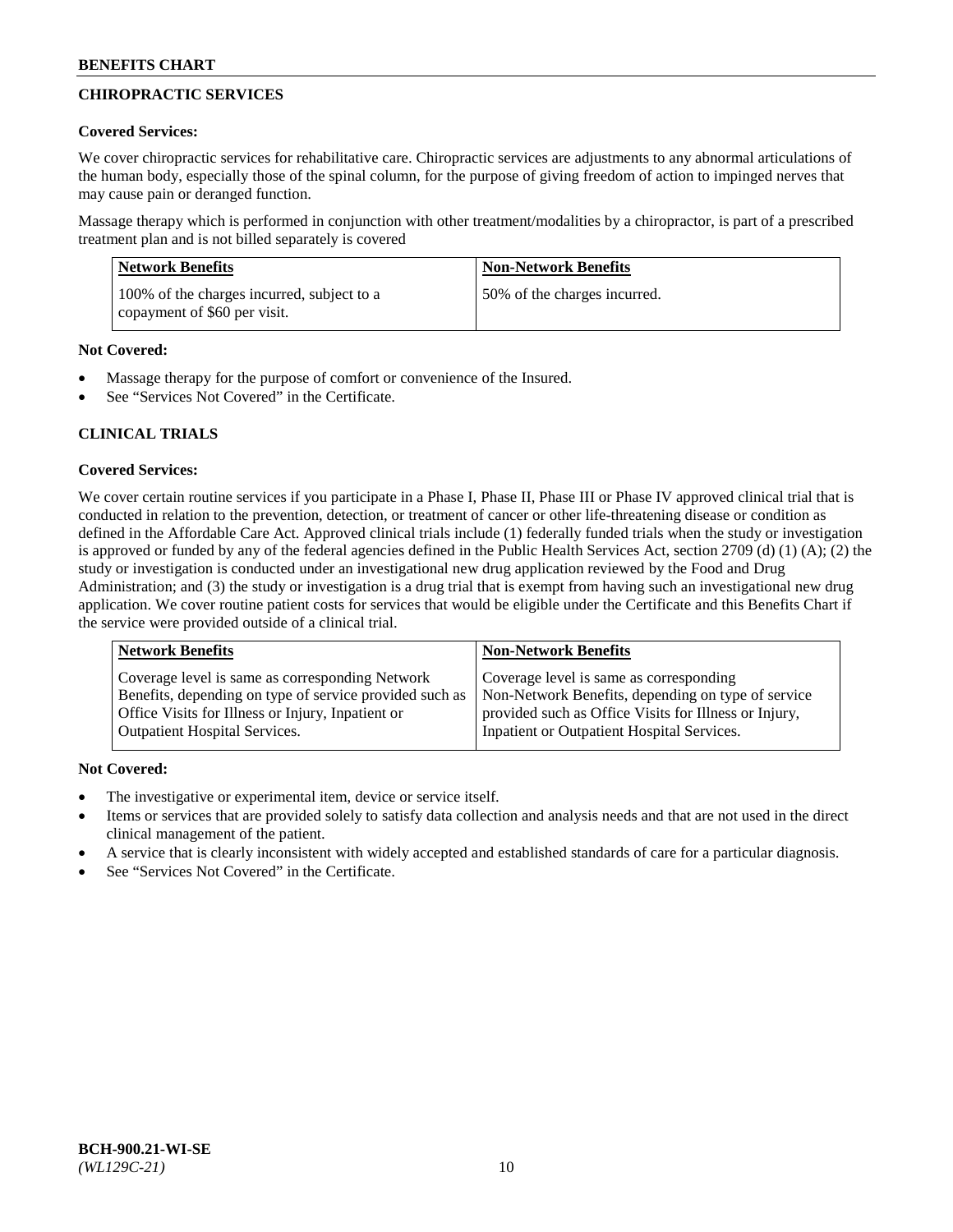# **DENTAL SERVICES**

## **Covered Services:**

We cover services as described below.

**Accidental Dental Services:** We cover dentally necessary services to treat and restore damage done to sound, natural, unrestored teeth as a result of an accidental injury. Coverage is for damage caused by external trauma to face and mouth only, not for cracked or broken teeth, which result from biting or chewing. We cover restorations, root canals, crowns and replacement of teeth lost that are directly related to the accident in which the Insured was involved. We cover initial exam, x-rays and palliative treatment including extractions, and other oral surgical procedures directly related to the accident. Subsequent treatment must be initiated within the policies time-frame and must be directly related to the accident. We do not cover restoration and replacement of teeth that are not "sound and natural" at the time of the accident.

Full mouth rehabilitations to correct occlusion (bite) and malocclusion (misaligned teeth not due to the accident) are not covered.

When an implant-supported dental prosthetic treatment is pursued, the accidental dental benefit will be applied to the prosthetic procedure. Benefits are limited to the amount that would be paid toward the placement of a removable dental prosthetic appliance that could be used in the absence of implant treatment. Care must be provided or pre-authorized by a HealthPartners dentist.

| Network Benefits                                                           | <b>Non-Network Benefits</b>  |
|----------------------------------------------------------------------------|------------------------------|
| 100% of the charges incurred, subject to a<br>copayment of \$60 per visit. | 50% of the charges incurred. |

For all accidental dental services, treatment and/or restoration must be initiated within six months of the date of the injury. Coverage is limited to the initial course of treatment and/or initial restoration. Services must be provided within 24 months of the date of injury to be covered.

## **Medical Referral Dental Services**

**Medically Necessary Outpatient Dental Services:** We cover medically necessary outpatient dental services. Coverage is limited to dental services required for treatment of an underlying medical condition, e.g., removal of teeth to complete radiation treatment for cancer of the jaw, cysts and lesions.

| <b>Network Benefits</b>                                                    | <b>Non-Network Benefits</b>  |
|----------------------------------------------------------------------------|------------------------------|
| 100% of the charges incurred, subject to a<br>copayment of \$60 per visit. | 50% of the charges incurred. |

**Medically Necessary Hospitalization and Anesthesia for Dental Care:** We cover medically necessary hospitalization for dental care. This is limited to charges incurred by an Insured who: (1) is a child under age 5; (2) is severely disabled; (3) has a medical condition, and requires hospitalization or general anesthesia for dental care treatment; or (4) is a child between ages 5 and 12 and care in dental offices has been attempted unsuccessfully and usual methods of behavior modification have not been successful, or when extensive amounts of restorative care, exceeding four appointments, are required. Coverage is limited to facility and anesthesia charges. Oral surgeon/dentist professional fees are not covered. The following are examples, though not all-inclusive, of medical conditions which may require hospitalization for dental services: severe asthma, severe airway obstruction or hemophilia. Hospitalization required due to the behavior of the Insured or due to the extent of the dental procedure is not covered.

| <b>Network Benefits</b>                                                                                                                                                             | <b>Non-Network Benefits</b>  |
|-------------------------------------------------------------------------------------------------------------------------------------------------------------------------------------|------------------------------|
| 100% of the charges incurred, subject to a<br>copayment of \$2,000 per day for the first three days of<br>admission. Then services will be paid at 100% of the<br>charges incurred. | 50% of the charges incurred. |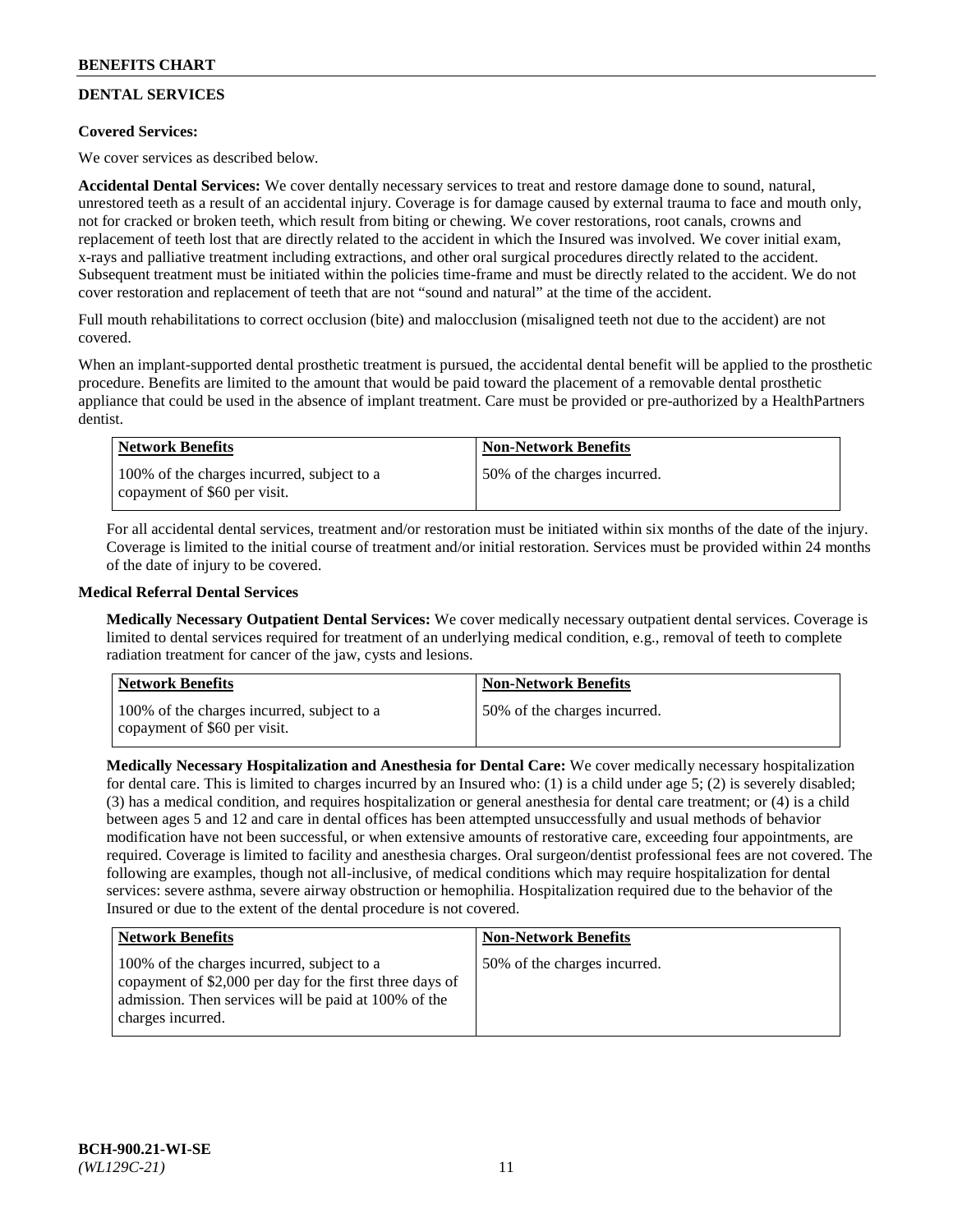**Medical Complications of Dental Care:** We cover medical complications of dental care. Treatment must be medically necessary care and related to medical complications of non-covered dental care, including complications of the head, neck, or substructures.

| Network Benefits                                                           | <b>Non-Network Benefits</b>  |
|----------------------------------------------------------------------------|------------------------------|
| 100% of the charges incurred, subject to a<br>copayment of \$60 per visit. | 50% of the charges incurred. |

**Oral Surgery:** We cover oral surgery. Coverage is limited to treatment of medical conditions requiring oral surgery, such as treatment of oral neoplasm, non-dental cysts, fracture of the jaws, trauma of the mouth and jaws, and any other oral surgery procedures provided as medically necessary dental services.

| <b>Network Benefits</b>                                                    | <b>Non-Network Benefits</b>  |
|----------------------------------------------------------------------------|------------------------------|
| 100% of the charges incurred, subject to a<br>copayment of \$60 per visit. | 50% of the charges incurred. |

**Treatment of Cleft Lip and Cleft Palate:** We cover treatment of cleft lip and cleft palate of a dependent child, including orthodontic treatment and oral surgery directly related to the cleft. Dental services which are not required for the treatment of cleft lip or cleft palate are not covered. If a dependent child covered under the Certificate and Benefits Chart is also covered under a dental plan which includes orthodontic services, that dental plan shall be considered primary for the necessary orthodontic services. Oral appliances are subject to the same copayment, conditions and limitations as durable medical equipment.

| <b>Network Benefits</b>                               | <b>Non-Network Benefits</b>                            |
|-------------------------------------------------------|--------------------------------------------------------|
| Coverage level is same as corresponding Network       | Coverage level is same as corresponding                |
| Benefits, depending on type of service provided, such | Non-Network Benefits, depending on type of service     |
| as Office Visits for Illness or Injury, Inpatient or  | provided, such as Office Visits for Illness or Injury, |
| Outpatient Hospital Services.                         | Inpatient or Outpatient Hospital Services.             |

**Treatment of Temporomandibular Disorder (TMD) and Craniomandibular Disorder (CMD):** We cover diagnostic procedures, surgical treatment and non-surgical treatment (including intraoral splint therapy devices) for temporomandibular disorder (TMD) and craniomandibular disorder (CMD), which is medically necessary care. Dental services which are not required to directly treat TMD or CMD are not covered.

| <b>Network Benefits</b>                                                    | <b>Non-Network Benefits</b>  |
|----------------------------------------------------------------------------|------------------------------|
| 100% of the charges incurred, subject to a<br>copayment of \$60 per visit. | 50% of the charges incurred. |

**Not Covered:**

- Dental treatment, procedures or services not listed in this Benefits Chart.
- Accident-related dental services if treatment is: (1) provided to teeth which are not sound and natural; (2) to teeth which have been restored; (3) initiated beyond six months from the date of the injury; (4) received beyond the initial treatment or restoration; or (5) received beyond 24 months from the date of injury.
- Oral surgery to remove wisdom teeth.
- Orthognathic treatment or procedures and all related services.
- See "Services Not Covered" in the Certificate.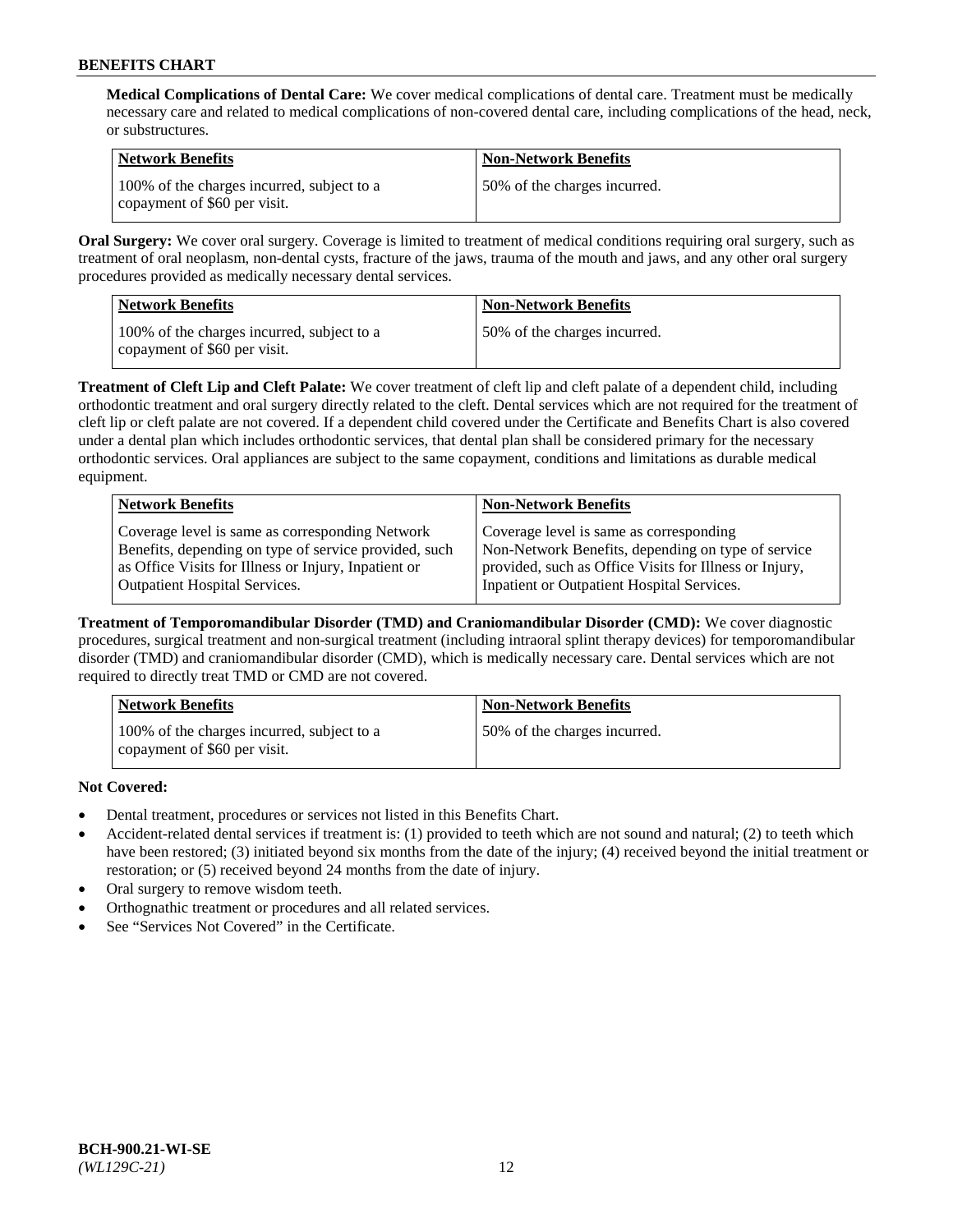## **DIAGNOSTIC IMAGING SERVICES**

### **Covered Services:**

We cover diagnostic imaging, when ordered by a provider and provided in a clinic or outpatient hospital facility.

For Network Benefits, non-emergent, scheduled outpatient Magnetic Resonance Imaging (MRI) and Computed Tomography (CT) must be provided at a designated facility. Your physician or facility will obtain or verify prior authorization for these services, as needed.

We cover services provided in a clinic or outpatient hospital facility. To see the benefit level for inpatient hospital or skilled nursing facility services, see benefits under "Inpatient Hospital and Skilled Nursing Facility Services".

### **Outpatient Magnetic Resonance Imaging (MRI) and Computed Tomography (CT)**

| <b>Network Benefits</b>                                                     | <b>Non-Network Benefits</b>  |
|-----------------------------------------------------------------------------|------------------------------|
| 100% of the charges incurred, subject to a<br>copayment of \$200 per claim. | 50% of the charges incurred. |

### **All Other Outpatient Diagnostic Imaging Services**

### **Services for Illness or Injury**

| Network Benefits              | Non-Network Benefits         |
|-------------------------------|------------------------------|
| 100% of the charges incurred. | 50% of the charges incurred. |

#### **Preventive Services (MRI/CT procedures are not considered preventive)**

Diagnostic imaging services associated with preventive services are covered at the benefit level shown in the "Preventive Services" section of this Benefits Chart.

#### **Not Covered:**

See "Services Not Covered" in the Certificate.

## **DURABLE MEDICAL EQUIPMENT, PROSTHETICS, ORTHOTICS AND SUPPLIES**

#### **Covered Services:**

We cover equipment and services, as described below.

We cover durable medical equipment and services, prosthetics, orthotics and supplies, subject to the limitations below, including certain disposable supplies, enteral feedings and the following diabetic supplies and equipment: glucose monitors, insulin pumps limited to the purchase of one pump per year, syringes, blood and urine test strips and other diabetic supplies as deemed medically appropriate and necessary, for Insureds with gestational, Type I or Type II diabetes.

We cover external hearing aids, cochlear implants, and related treatment prescribed by a physician or by a licensed audiologist for Insureds under 18 years of age who have hearing loss.

We also cover basic hearing aids for Insureds age 18 or older for the correction of a hearing impairment.

Osseointegrated or bone-anchored hearing aids are only covered for Insureds who have hearing loss that is not correctable by any other procedure.

Hearing aids are limited to one basic, standard hearing aid for each ear every three years.

A basic hearing aid is defined as a hearing device that consists of a microphone, amplifier, volume control, battery and receiver, which is up to date using the latest technology. It does not include upgrades above and beyond the functionality of a basic hearing aid, including, but not limited to, hearing improvements for group settings, background noise, Bluetooth/remote control functionality, or extended warranties. Charges for upgrades above the cost of a basic, standard hearing aid are not covered.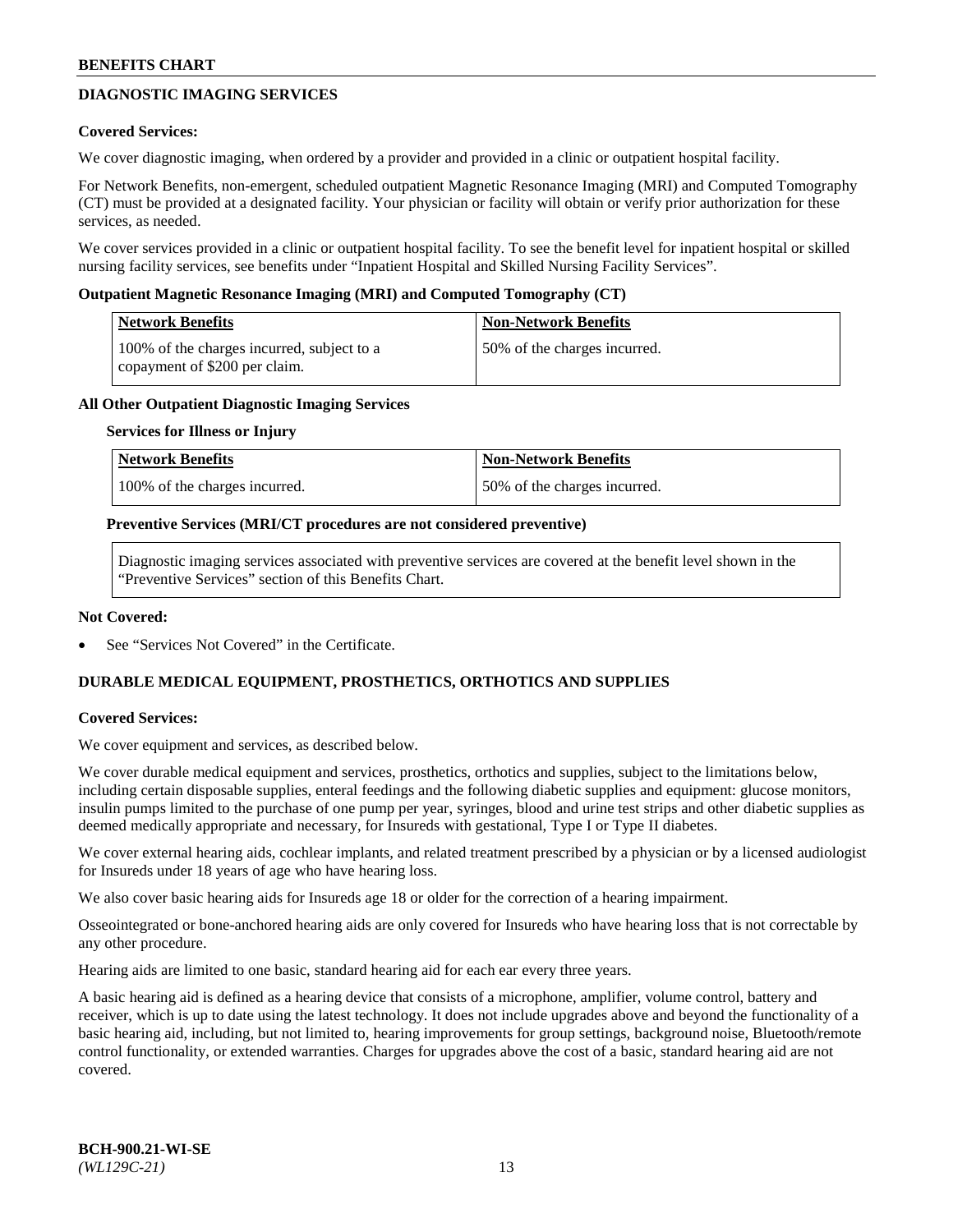## **Diabetic Supplies Purchased at a Pharmacy**

| <b>Network Benefits</b>       | <b>Non-Network Benefits</b>  |
|-------------------------------|------------------------------|
| 100% of the charges incurred. | 50% of the charges incurred. |

#### **Diabetic Supplies Purchased from a Non-Pharmacy Provider**

| <b>Network Benefits</b>                                               | <b>Non-Network Benefits</b>  |
|-----------------------------------------------------------------------|------------------------------|
| 100% of the charges incurred if purchased from an<br>approved vendor. | 50% of the charges incurred. |

#### **Special Dietary Treatment for Phenylketonuria (PKU) if it meets our medical coverage criteria**

| <b>Network Benefits</b>       | <b>Non-Network Benefits</b>  |
|-------------------------------|------------------------------|
| 100% of the charges incurred. | 50% of the charges incurred. |

### **Oral Amino Acid Based Elemental Formula if it meets our Medical Coverage Criteria**

| <b>Network Benefits</b>       | <b>Non-Network Benefits</b>  |
|-------------------------------|------------------------------|
| 100% of the charges incurred. | 50% of the charges incurred. |

### **All Other Durable Medical Equipment, Prosthetics, Orthotics and Supplies**

| <b>Network Benefits</b>       | <b>Non-Network Benefits</b>  |
|-------------------------------|------------------------------|
| 100% of the charges incurred. | 50% of the charges incurred. |

### **Limitations:**

Coverage of durable medical equipment is limited by the following:

- No more than a 93-day supply of diabetic supplies are covered and dispensed at a time.
- Payment will not exceed the cost of an alternate piece of equipment or service that is effective and medically necessary.
- For prosthetic benefits, other than oral appliances for cleft lip and cleft palate, payment will not exceed the cost of an alternate piece of equipment or service that is effective, medically necessary and enables Insureds to conduct standard activities of daily living.
- We reserve the right to determine if an item will be approved for rental vs. purchase.
- We require that certain diabetic supplies and equipment be purchased at a pharmacy.
- Diabetic supplies and equipment are limited to certain models and brands.
- Durable medical equipment and supplies must be obtained or repaired by approved vendors.
- Covered services and supplies are based on established medical policies which are subject to periodic review and modification by the medical or dental directors. Our medical policy for diabetic supplies includes information on our required models and brands. These medical policies (medical coverage criteria) are available by calling Member Services, or logging on to your "*my*HealthPartners" account a[t healthpartners.com.](https://www.healthpartners.com/hp/index.html)

## **Not Covered:**

Items which are not eligible for coverage include, but are not limited to:

- Replacement or repair of any covered items, if the items are (i) damaged or destroyed by misuse, abuse or carelessness, (ii) lost; or (iii) stolen.
- Duplicate or similar items.
- Labor and related charges for repair of any covered items which are more than the cost of replacement by an approved vendor.
- Sales tax, mailing, delivery charges, service call charges.
- Items which are primarily educational in nature or for hygiene, vocation, comfort, convenience or recreation.
- Communication aids or devices: equipment to create, replace or augment communication abilities including, but not limited to, speech processors, receivers, communication boards, or computer or electronic assisted communication.
- Implantable and osseointegrated or bone-anchored hearing aids and their fitting, except as specifically described in this Benefits Chart. This exclusion does not apply to cochlear implants.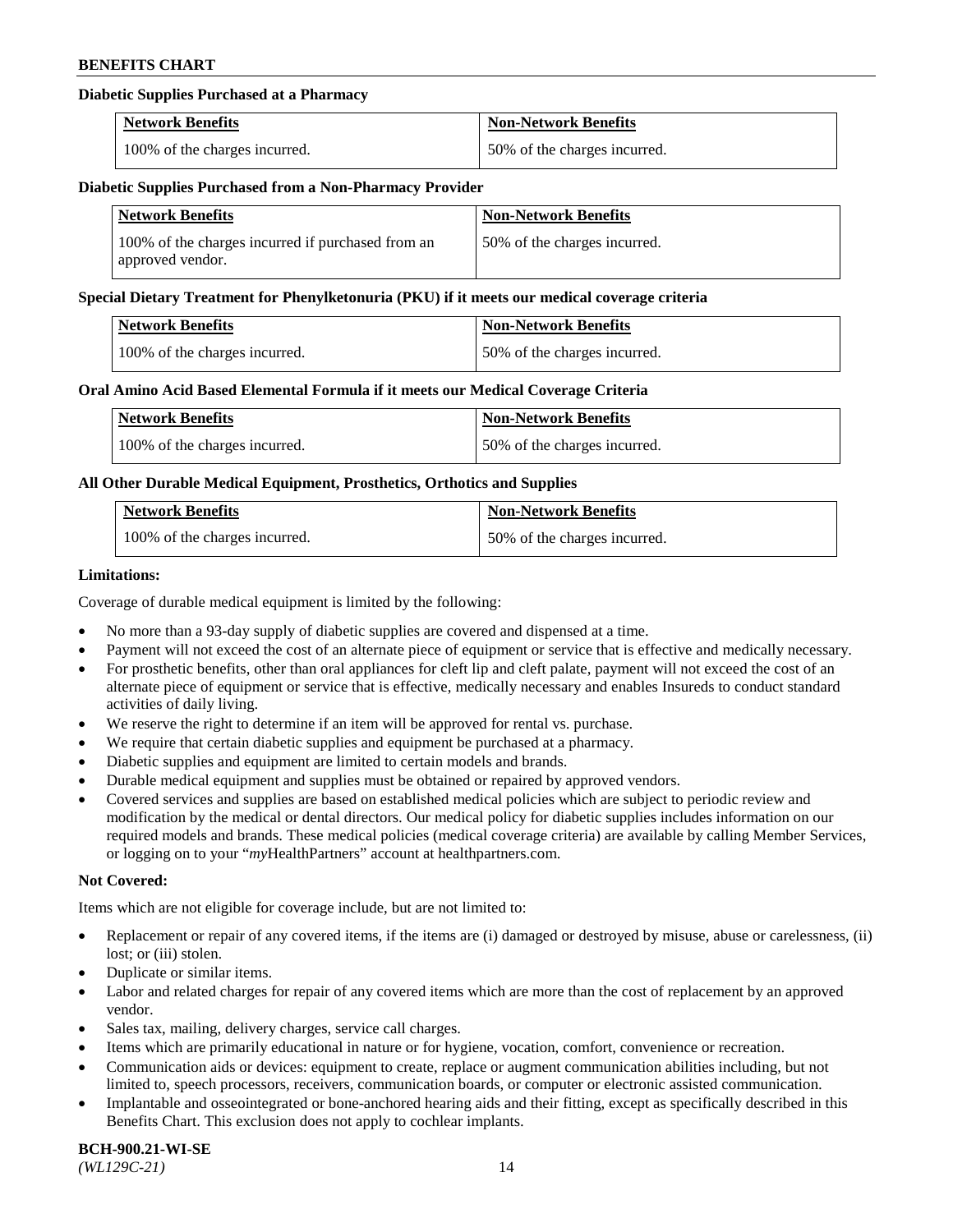- Eyeglasses, contact lenses and their fitting, measurement and adjustment, except as specifically described in this Benefits Chart.
- Hair prostheses (wigs).
- Household equipment which primarily has customary uses other than medical, such as, but not limited to, exercise cycles, air purifiers, central or unit air conditioners, water purifiers, non-allergenic pillows, mattresses or waterbeds.
- Household fixtures including, but not limited to, escalators or elevators, ramps, swimming pools and saunas.
- Modifications to the structure of the home including, but not limited to, wiring, plumbing or charges for installation of equipment.
- Vehicle, car or van modifications including, but not limited to, hand brakes, hydraulic lifts and car carrier.
- Rental equipment while owned equipment is being repaired by non-contracted vendors, beyond one month rental of medically necessary equipment.
- Other equipment and supplies, including but not limited to assistive devices, that we determine are not eligible for coverage.
- See "Services Not Covered" in the Certificate.

## **EMERGENCY AND URGENTLY NEEDED CARE SERVICES**

## **Covered Services:**

We cover services for emergency care and urgently needed care if the services are otherwise eligible for coverage under the Certificate.

**Urgently Needed Care.** These are services to treat an unforeseen illness or injury that:

- are required in order to prevent a serious deterioration in your health; and
- cannot be delayed until the next available clinic or office hours.

| Network Benefits                                                            | <b>Non-Network Benefits</b> |
|-----------------------------------------------------------------------------|-----------------------------|
| 100% of the charges incurred, subject to a<br>copayment of \$100 per visit. | See Network Benefits.       |

**Emergency Care.** These are services to treat:

- the sudden, unexpected onset of illness or injury which, if left untreated or unattended until the next available clinic or office hours, would result in hospitalization; or
- a condition requiring professional health services immediately necessary to preserve life or stabilize health.

When reviewing claims for coverage of emergency services, our medical director will take into consideration a reasonable layperson's belief that the circumstances required immediate medical care that could not wait until the next working day or next available clinic appointment.

## **Emergency Care in a Hospital Emergency Room, including Professional Services of a Physician**

| <b>Network Benefits</b>                                                                   | <b>Non-Network Benefits</b> |
|-------------------------------------------------------------------------------------------|-----------------------------|
| 100% of the charges incurred, subject to a<br>copayment of \$500 per visit.               | See Network Benefits.       |
| Emergency room copayment is waived if admitted for<br>the same condition within 24 hours. |                             |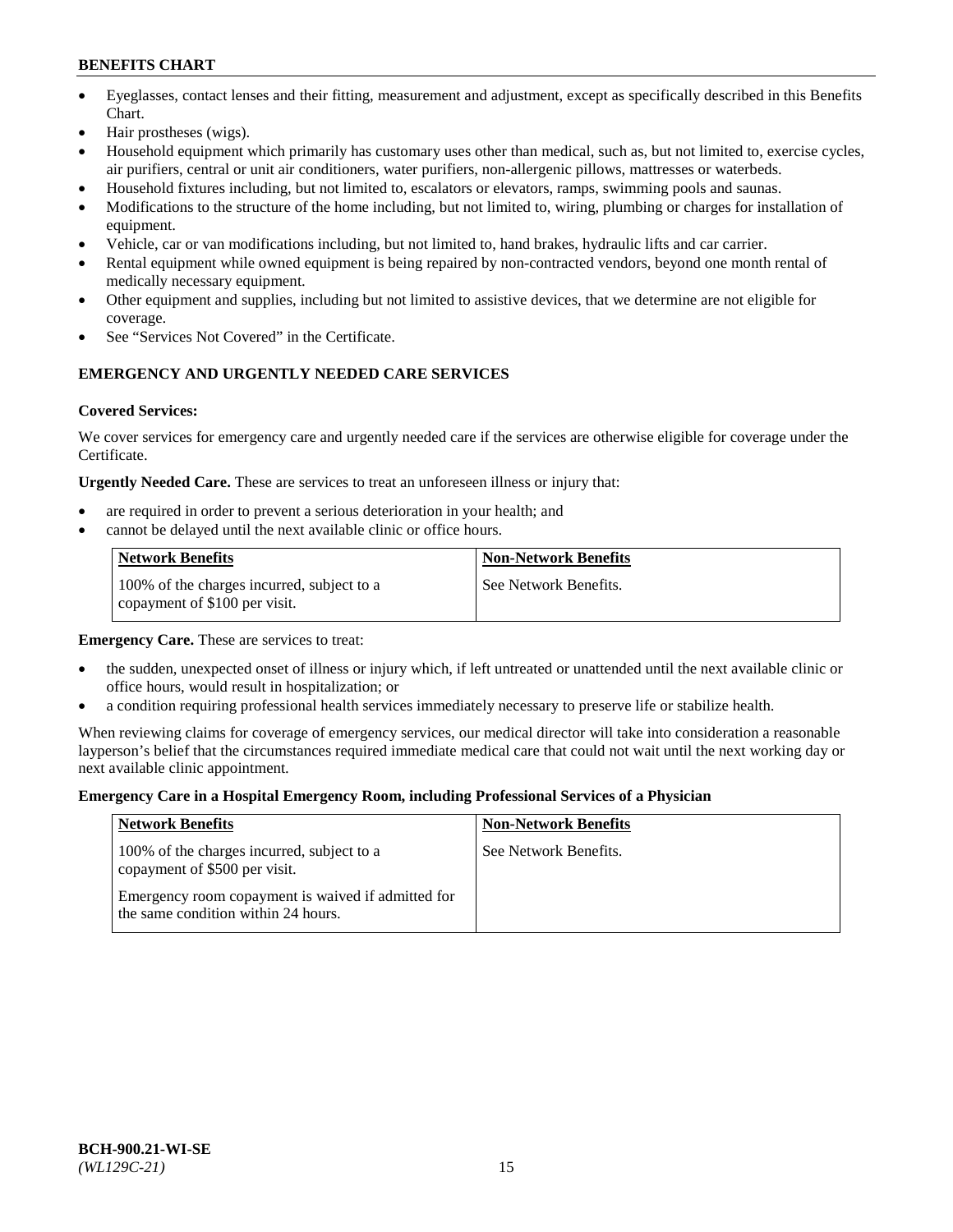## **Inpatient Emergency Care in a Hospital**

| <b>Network Benefits</b>                                                                                                                                                             | <b>Non-Network Benefits</b> |
|-------------------------------------------------------------------------------------------------------------------------------------------------------------------------------------|-----------------------------|
| 100% of the charges incurred, subject to a copayment<br>of \$2,000 per day for the first three days of admission.<br>Then services will be paid at 100% of the charges<br>incurred. | See Network Benefits.       |

### **Not Covered:**

See "Services Not Covered" in the Certificate.

## **GENE THERAPY**

## **Covered Services:**

We cover gene therapy treatment if it meets our medical coverage criteria.

| <b>Network Benefits</b>                                                                                                                                                                          | <b>Non-Network Benefits</b> |
|--------------------------------------------------------------------------------------------------------------------------------------------------------------------------------------------------|-----------------------------|
| Coverage level is same as corresponding Network<br>Benefits, depending on type of service provided such as<br>Office Visits for Illness or Injury, Inpatient or<br>Outpatient Hospital Services. | No coverage.                |

### **Limitations:**

- Gene therapy must be provided by a designated provider.
- Specific types of gene therapy are limited to therapies and conditions specified in our medical coverage criteria.

### **Not Covered:**

• See "Services Not Covered" in the Certificate.

## **HEALTH EDUCATION**

#### **Covered Services:**

We cover education for preventive services and education for the management of chronic health problems (such as diabetes).

| <b>Network Benefits</b>       | <b>Non-Network Benefits</b>  |
|-------------------------------|------------------------------|
| 100% of the charges incurred. | 50% of the charges incurred. |

## **Not Covered:**

See "Services Not Covered" in the Certificate.

## **HOME-BASED HEALTH ASSESSMENT PROGRAM**

#### **Covered Services:**

If you meet our criteria for coverage, you may qualify for our home-based comprehensive health risk assessment program. The program covers a health assessment with a designated nurse practitioner.

| Network Benefits              | <b>Non-Network Benefits</b> |
|-------------------------------|-----------------------------|
| 100% of the charges incurred. | No coverage.                |

### **Not Covered:**

See "Services Not Covered" in the Certificate.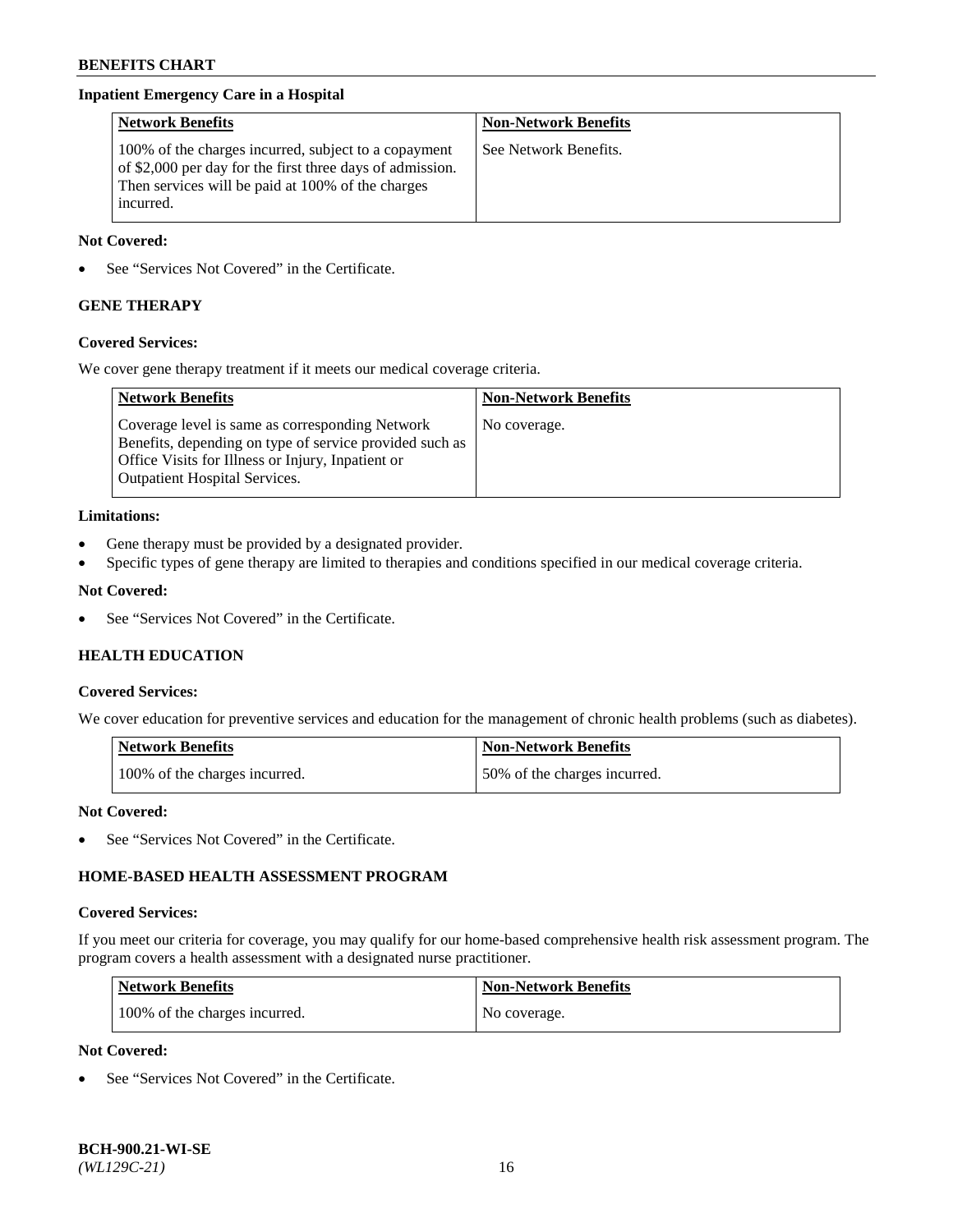## **HOME HEALTH SERVICES**

## **Covered Services:**

We cover skilled nursing services, physical therapy, occupational therapy, speech therapy, respiratory therapy and other therapeutic services, non-routine prenatal and postnatal services, routine postnatal well child visits, as described in our medical coverage criteria, phototherapy services for newborns, home health aide services and other eligible home health services when provided in your home, if you are homebound (i.e., unable to leave home without considerable effort due to a medical condition). Lack of transportation does not constitute homebound status. For phototherapy services for newborns and high risk prenatal services, supplies and equipment are included.

We cover total parenteral nutrition/intravenous ("TPN/IV") therapy, equipment, supplies and drugs in connection with IV therapy. IV line care kits are covered under Durable Medical Equipment.

We cover palliative care benefits. Palliative care includes symptom management, education and establishing goals of care. We waive the requirement that you be homebound for a limited number of home visits for palliative care (as shown in this Benefits Chart), if you have a life-threatening, non-curable condition which has a prognosis of survival of two years or less. Additional palliative care visits are eligible under the home health services benefit if you are homebound and meet all other requirements defined in this section.

You do not need to be homebound to receive total parenteral nutrition/intravenous ("TPN/IV") therapy.

Home health services are eligible and covered only when:

- medically necessary; and
- provided as rehabilitative care, terminal care or maternity care; and
- ordered by a physician, and included in the written home care plan.

## **Physical Therapy, Occupational Therapy, Speech Therapy, Respiratory Therapy, Home Health Aide Services and Palliative Care**

*Primary Care Providers*

| <b>Network Benefits</b>                                                    | <b>Non-Network Benefits</b>  |
|----------------------------------------------------------------------------|------------------------------|
| 100% of the charges incurred, subject to a<br>copayment of \$30 per visit. | 50% of the charges incurred. |

*Specialty Care Providers*

| Network Benefits                                                           | Non-Network Benefits         |
|----------------------------------------------------------------------------|------------------------------|
| 100% of the charges incurred, subject to a<br>copayment of \$60 per visit. | 50% of the charges incurred. |

If more than one home health visit occurs in a day, a separate copayment applies to each. For example, if an occupational therapist and a physical therapist visit an Insured in the same day, a separate copayment will be charged for each visit.

#### **TPN/IV Therapy, Skilled Nursing Services, Non-Routine Prenatal/Postnatal Services, and Phototherapy**

| <b>Network Benefits</b>       | Non-Network Benefits         |
|-------------------------------|------------------------------|
| 100% of the charges incurred. | 50% of the charges incurred. |

Each 24-hour visit (or shifts up to 24-hour visits) equals one visit and counts toward the Maximum visits for all other services shown below. Any visit that lasts less than 24 hours regardless of the length of the visit, will count as one visit toward the Maximum visits for all other services shown below. All visits must be medically necessary and benefit eligible.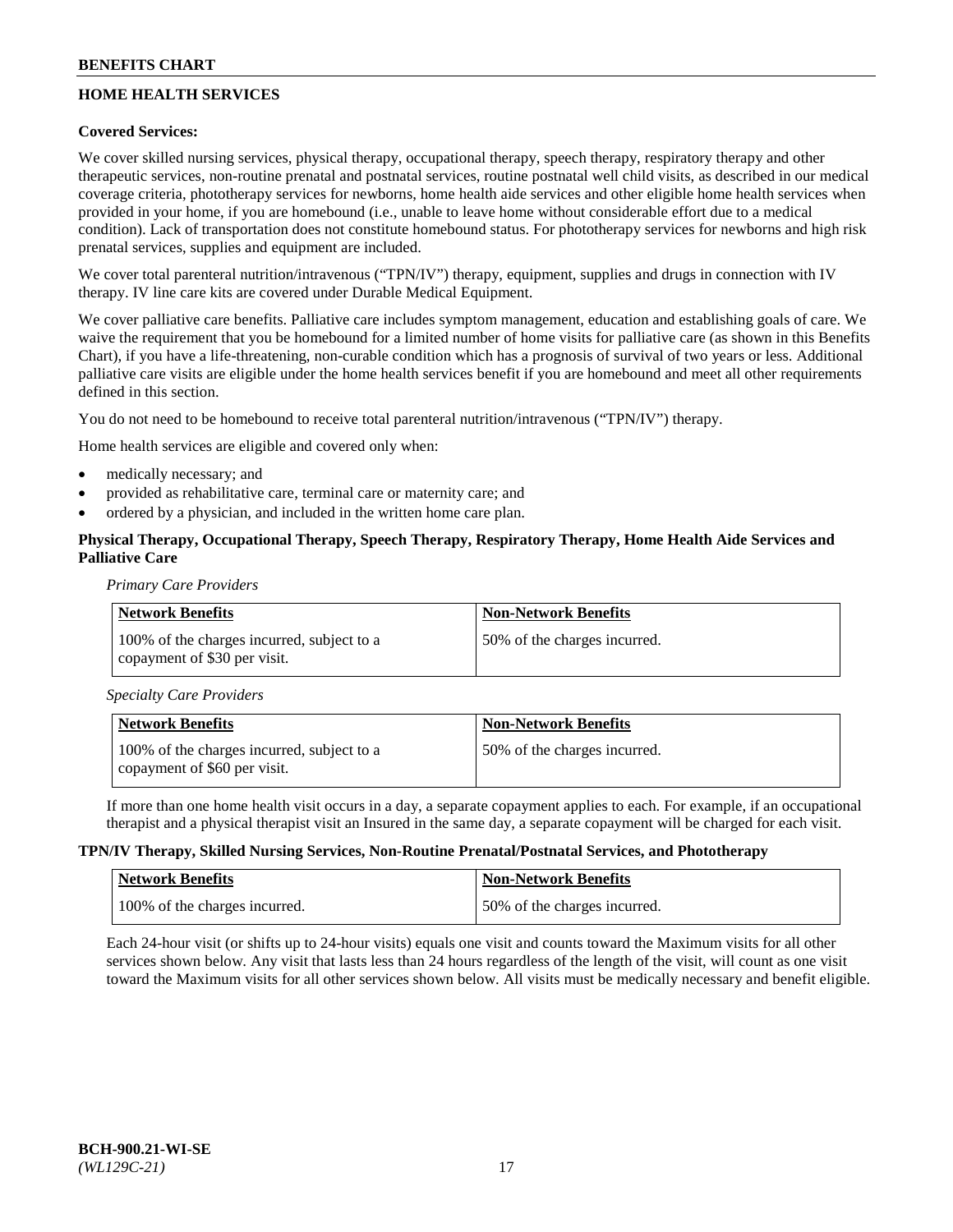### **Routine Prenatal/Postnatal Services and Child Health Supervision Services**

| <b>Network Benefits</b>       | <b>Non-Network Benefits</b>  |
|-------------------------------|------------------------------|
| 100% of the charges incurred. | 50% of the charges incurred. |

## **Maximum Visits for Palliative Care**

If you are eligible to receive palliative care in the home and you are not homebound, there is a maximum of 12 visits per calendar year.

### **Maximum Visits for All Services Other Than Palliative Care**

| <b>Network Benefits</b>      | <b>Non-Network Benefits</b>    |
|------------------------------|--------------------------------|
| 60 visits per calendar year. | 1 30 visits per calendar year. |

Each visit provided under the Network Benefits and Non-Network Benefits counts toward the maximums shown under both Maximum visits sections. The routine postnatal well child visits do not count toward the visit limit.

### **Limitations:**

- Home health services are not provided as a substitute for a primary caregiver in the home or as relief (respite) for a primary caregiver in the home. We will not reimburse family members or residents in your home for the above services.
- A service shall not be considered a skilled nursing service merely because it is performed by, or under the direct supervision of, a licensed nurse. Where a service (such as tracheotomy suctioning or ventilator monitoring) or like services, can be safely and effectively performed by a non-medical person (or self-administered), without the direct supervision of a licensed nurse, the service shall not be regarded as a skilled nursing service, whether or not a skilled nurse actually provides the service. The unavailability of a competent person to provide a non-skilled service shall not make it a skilled service when a skilled nurse provides it. Only the skilled nursing component of so-called "blended" services (i.e. services which include skilled and non-skilled components) are covered under this Benefits Chart.

#### **Not Covered:**

- Financial or legal counseling services.
- Housekeeping or meal services in your home.
- Private duty nursing services.
- Services provided by a family member or enrollee, or a resident in the enrollee's home.
- Vocational rehabilitation and recreational or educational therapy. Recreation therapy is therapy provided solely for the purpose of recreation, including, but not limited to: (a) requests for physical therapy or occupational therapy to improve athletic ability, and (b) braces or guards to prevent sports injuries.
- See "Services Not Covered" in the Certificate.

## **HOME HOSPICE SERVICES**

#### **Applicable Definitions:**

**Part-time.** This is up to two hours of service per day, more than two hours is considered continuous care.

**Continuous Care.** This is from two to twelve hours of service per day provided by a registered nurse, licensed practical nurse, or home health aide, during a period of crisis in order to maintain a terminally ill patient at home.

**Appropriate Facility.** This is a nursing home, hospice residence, or other inpatient facility.

**Custodial Care Related to Hospice Services.** This means providing assistance in the activities of daily living and the care needed by a terminally ill patient which can be provided by primary caregiver (i.e., family member or friend) who is responsible for the patient's home care.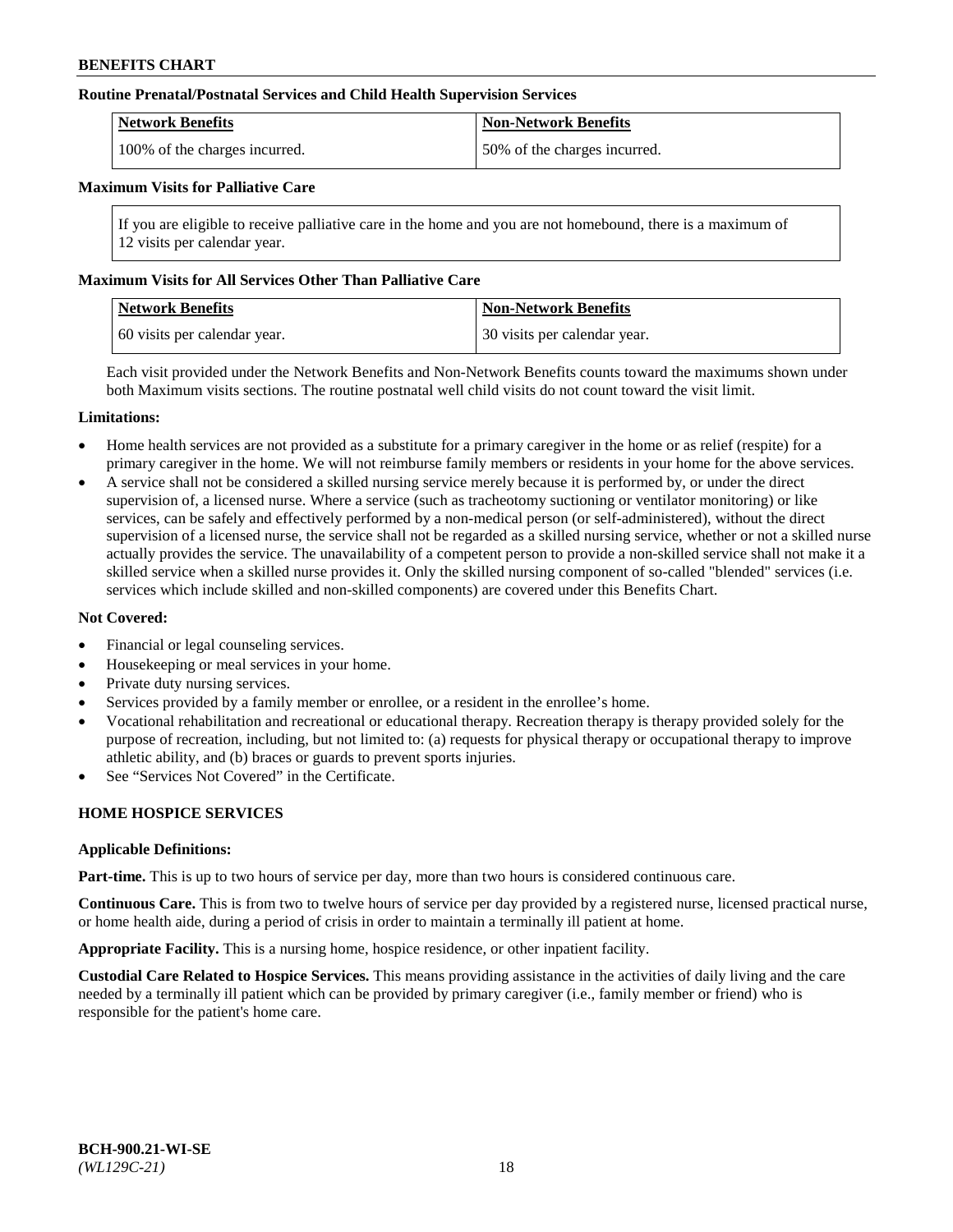### **Covered Services:**

**Home Hospice Program.** We cover the services described below if you are terminally ill and accepted as a home hospice program participant. You must meet the eligibility requirements of the program, and elect to receive services through the home hospice program. The services will be provided in your home, with inpatient care available when medically necessary as described below. If you elect to receive hospice services, you do so in lieu of curative treatment for your terminal illness for the period you are enrolled in the home hospice program.

**Eligibility:** In order to be eligible to be enrolled in the home hospice program, you must: (1) be a terminally ill patient (prognosis of six months or less); (2) have chosen a palliative treatment focus (i.e., emphasizing comfort and supportive services rather than treatment attempting to cure the disease or condition); and (3) continue to meet the terminally ill prognosis as reviewed by our medical director or his or her designee over the course of care. You may withdraw from the home hospice program at any time.

**Eligible Services:** Hospice services include the following services provided in accordance with an approved hospice treatment plan.

- Home Health Services:
	- o Part-time care provided in your home by an interdisciplinary hospice team (which may include a physician, nurse, social worker, and spiritual counselor) and medically necessary home health services are covered.
	- o One or more periods of continuous care in your home or in a setting which provides day care for pain or symptom management, when medically necessary, will be covered.
	- Inpatient Services: We cover medically necessary inpatient services.
- Other Services:
	- o Respite care is covered for care in your home or in an appropriate facility, to give your primary caregivers (i.e., family members or friends) rest and/or relief when necessary in order to maintain a terminally ill patient at home.
	- o Medically necessary medications for pain and symptom management.
	- o Semi-electric hospital beds and other durable medical equipment are covered.
	- o Emergency and non-emergency care is covered.

| Network Benefits             | <b>Non-Network Benefits</b>  |
|------------------------------|------------------------------|
| 80% of the charges incurred. | 50% of the charges incurred. |

Respite care is limited to 5 days per episode, and respite care and continuous care combined are limited to 30 days.

## **Not Covered:**

- Financial or legal counseling services.
- Housekeeping or meal services in your home.
- Custodial or maintenance care related to hospice services, whether provided in the home or in a nursing home.
- Any service not specifically described as covered services under this home hospice services benefits.
- Any services provided by members of your family or residents in your home.
- See "Services Not Covered" in the Certificate.

## **HOSPITAL AND SKILLED NURSING FACILITY SERVICES**

#### **Covered Services:**

We cover services as described below.

#### **Medical or Surgical Hospital Services**

**Inpatient Hospital Services:** We cover the following medical or surgical services, for the treatment of acute illness or injury, which require the level of care only provided in an acute care facility. These services must be authorized by a physician.

Inpatient hospital services include: room and board; the use of operating or maternity delivery rooms; intensive care facilities; newborn nursery facilities; general nursing care, anesthesia, laboratory and diagnostic imaging services, radiation therapy, physical therapy, prescription drugs or other medications administered during treatment, blood and blood products (unless replaced), and blood derivatives, and other diagnostic or treatment related hospital services; physician and other professional medical and surgical services provided while in the hospital, including gender reassignment surgery that meets medical coverage criteria.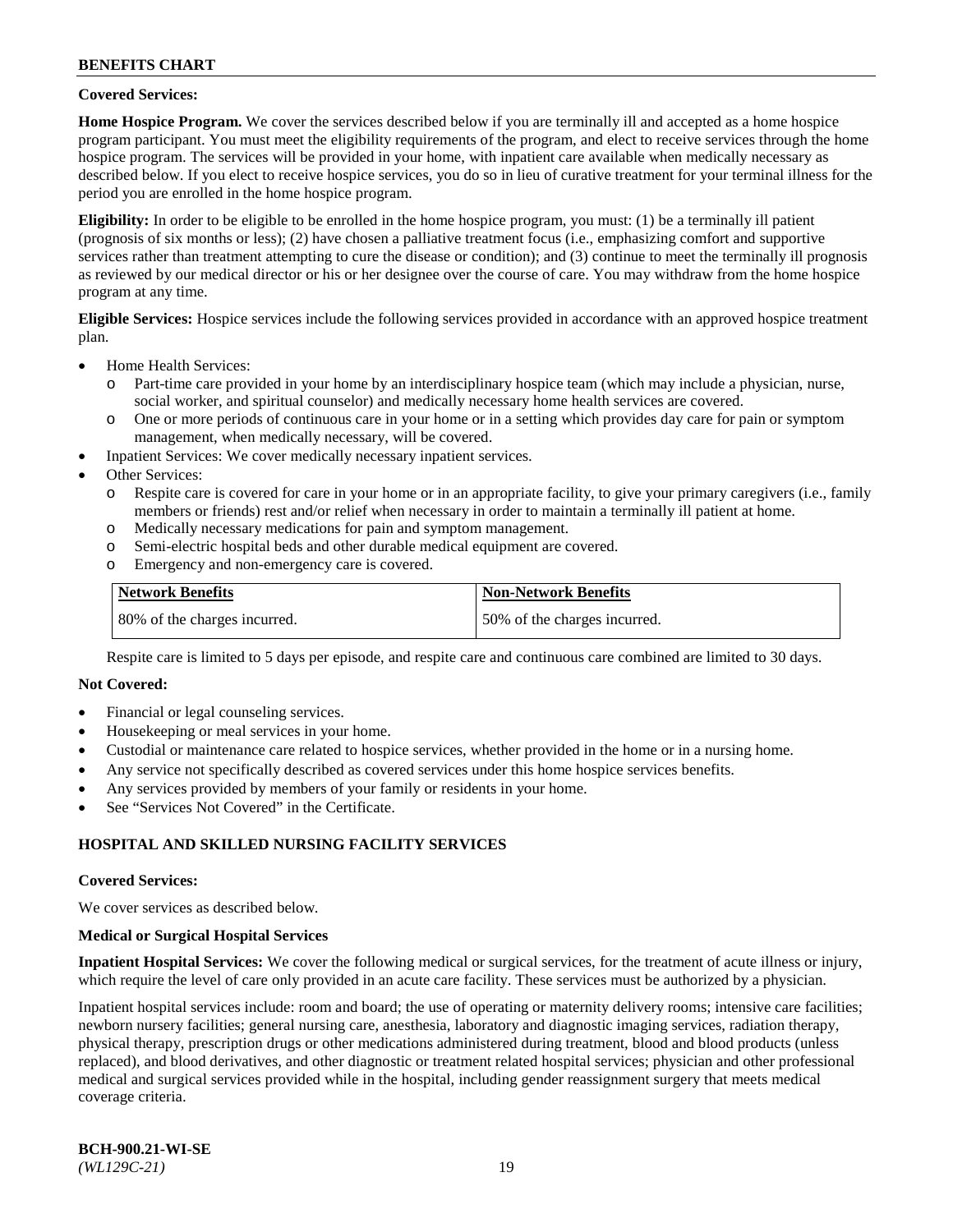We cover, following a vaginal delivery, a minimum of 48 hours of inpatient care for the mother and newborn child. We cover, following a caesarean section delivery, a minimum of 96 hours of inpatient care for the mother and newborn child.

Group health plans and health insurance issuers generally may not, under Federal law, restrict benefits for any hospital length of stay in connection with childbirth for the mother of newborn child to less than 48 hours following a vaginal delivery, or less than 96 hours following a caesarean section. However, Federal law generally does not prohibit the mother's or newborn's attending provider, after consulting with the mother, from discharging the mother or her newborn earlier than 48 hours (or 96 hours as applicable). In any case plans and issuers may not, under Federal law, require that a provider obtain authorization from the plan or the insurance issuer for prescribing a length of stay not in excess of 48 hours (or 96 hours).

| <b>Network Benefits</b>                                                                                                                                                             | <b>Non-Network Benefits</b>  |
|-------------------------------------------------------------------------------------------------------------------------------------------------------------------------------------|------------------------------|
| 100% of the charges incurred, subject to a copayment<br>of \$2,000 per day for the first three days of admission.<br>Then services will be paid at 100% of the charges<br>incurred. | 50% of the charges incurred. |

Each Insured's admission or confinement, including that of a newborn child, is separate and distinct from the admission or confinement of any other Insured.

**Outpatient Hospital, Ambulatory Care or Surgical Facility Services:** We cover the following medical and surgical services, for diagnosis or treatment of illness or injury on an outpatient basis. These services must be authorized by a physician.

Outpatient services include: use of operating rooms, maternity delivery rooms or other outpatient departments, rooms or facilities; and the following outpatient services: general nursing care, anesthesia, laboratory and diagnostic imaging services, radiation therapy, physical therapy, drugs administered during treatment, blood and blood products (unless replaced), and blood derivatives, and other diagnostic or treatment related outpatient services; physician and other professional medical and surgical services provided while an outpatient, including colonoscopies (starting at age 50, or under age 50 for people at high risk of colorectal cancer), and gender reassignment surgery that meets medical coverage criteria.

For Network Benefits, non-emergent, scheduled outpatient Magnetic Resonance Imaging (MRI) and Computed Tomography (CT) must be provided at a designated facility. Your physician or facility will obtain or verify prior authorization for these services, as needed.

To see the benefit level for diagnostic imaging services, laboratory services and physical therapy, see benefits under Diagnostic Imaging Services, Laboratory Services and Physical Therapy in this Benefits Chart.

| <b>Network Benefits</b>                                                       | <b>Non-Network Benefits</b>  |
|-------------------------------------------------------------------------------|------------------------------|
| 100% of the charges incurred, subject to a<br>copayment of \$2,000 per visit. | 50% of the charges incurred. |

## **Skilled Nursing Facility Care:**

We cover room and board, daily skilled nursing and related ancillary services for post-acute treatment and rehabilitative care of illness or injury that meets medical coverage criteria. Rehabilitation services are limited to services where significant measurable progress is expected to occur within a reasonable period of time.

| <b>Network Benefits</b>                                                                                                                 | <b>Non-Network Benefits</b>                                                  |
|-----------------------------------------------------------------------------------------------------------------------------------------|------------------------------------------------------------------------------|
| 100% of the charges incurred, subject to a copayment<br>of \$60 per day. Then services will be paid at 100% of<br>the charges incurred. | 50% of the charges incurred.<br>Limited to a 30 day maximum per confinement. |
| Limited to a 30 day maximum per confinement.                                                                                            |                                                                              |

Each day of services provided under the Network Benefits and Non-Network Benefits, combined, applies toward the maximum shown above.

#### **Not Covered:**

- Services for items for personal convenience, such as television rental, are not covered.
- See "Services Not Covered" in the Certificate.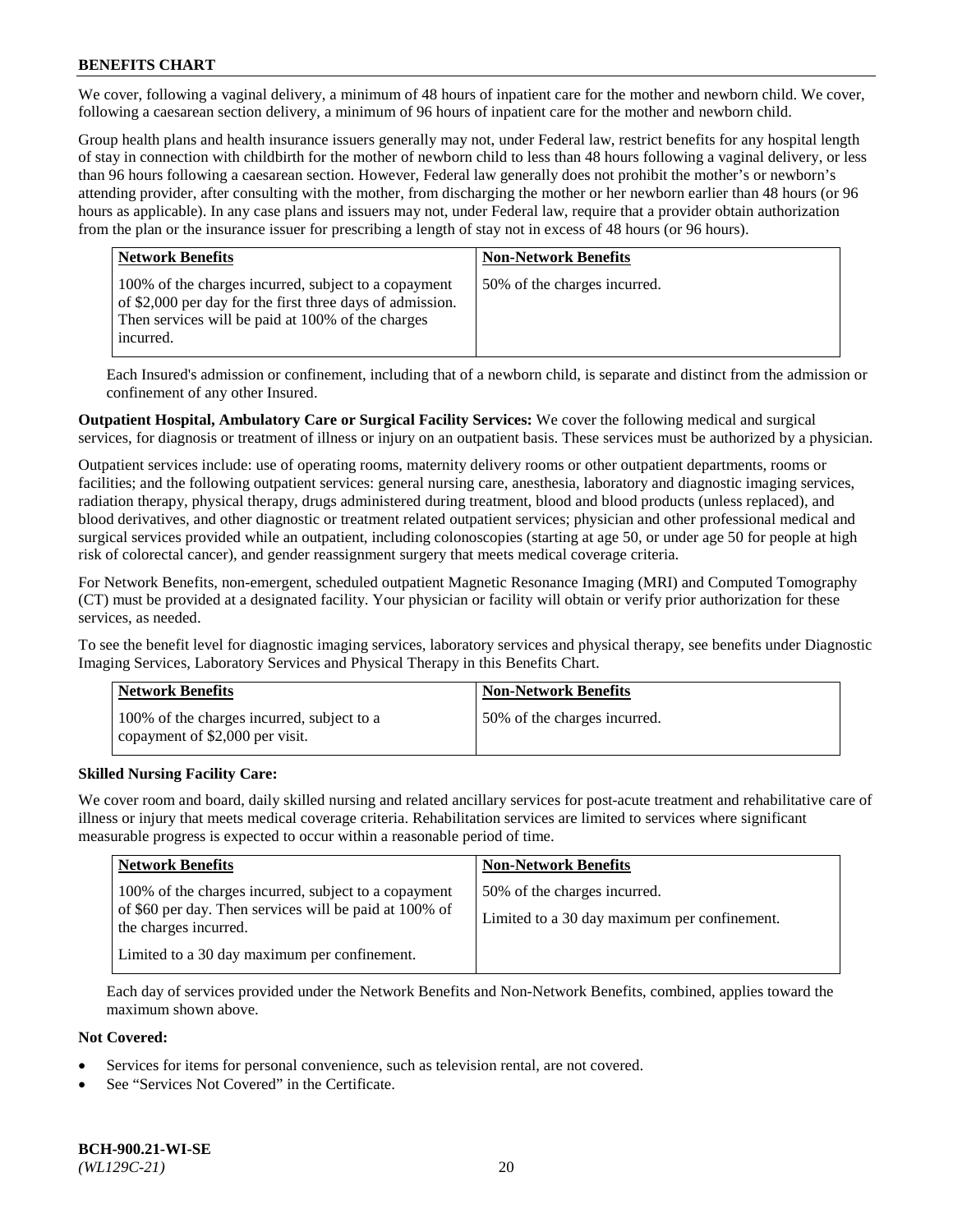# **INFERTILITY SERVICES**

## **Covered Services:**

We cover the diagnosis of infertility. These services include diagnostic procedures and tests provided in connection with an infertility evaluation, office visits and consultations to diagnose infertility.

| <b>Network Benefits</b>                                                    | <b>Non-Network Benefits</b>  |
|----------------------------------------------------------------------------|------------------------------|
| 100% of the charges incurred, subject to a<br>copayment of \$60 per visit. | 50% of the charges incurred. |

Coverage is limited to office visits and consultations to diagnose infertility. Treatment is not covered.

## **Not Covered:**

- Treatment of infertility, including, but not limited to, office visits, laboratory, diagnostic imaging services, and drugs for the treatment of infertility; assisted reproduction, including, but not limited to, gamete intrafallopian tube transfer (GIFT), zygote intrafallopian tube transfer (ZIFT) intracytoplasmic sperm injection (ICSI), and/or in-vitro fertilization (IVF), and all charges associated with such procedures; reversal of sterilization; artificial insemination; and sperm, ova or embryo acquisition, retrieval or storage; however, we cover office visits and consultations to diagnose infertility.
- Services related to the establishment of surrogate pregnancy and fees for a surrogate.
- See "Services Not Covered" in the Certificate.

## **LABORATORY SERVICES**

## **Covered Services:**

We cover laboratory tests when ordered by a provider and provided in a clinic or outpatient hospital facility. This includes blood tests to detect lead exposure in children between the ages of 6 months and 72 months.

To see the benefit level for inpatient hospital or skilled nursing facility services, see benefits under "Inpatient Hospital and Skilled Nursing Facility Services" in this Benefits Chart.

**Prostate-specific antigen (PSA) test coverage.** We cover prostate cancer screening for men 40 years of age or over who are symptomatic or in a high-risk category and for all men 50 years of age or older. Coverage includes a prostate-specific antigen blood test and a digital rectal examination.

| <b>Network Benefits</b>       | <b>Non-Network Benefits</b>  |
|-------------------------------|------------------------------|
| 100% of the charges incurred. | 50% of the charges incurred. |

## **All other laboratory services**

## **Services for Illness or Injury**

| <b>Network Benefits</b>       | Non-Network Benefits         |
|-------------------------------|------------------------------|
| 100% of the charges incurred. | 50% of the charges incurred. |

## **Preventive Services**

Laboratory services associated with preventive services are covered at the benefit level shown in the "Preventive Services" section of this Benefits Chart.

## **Not Covered:**

See "Services Not Covered" in the Certificate.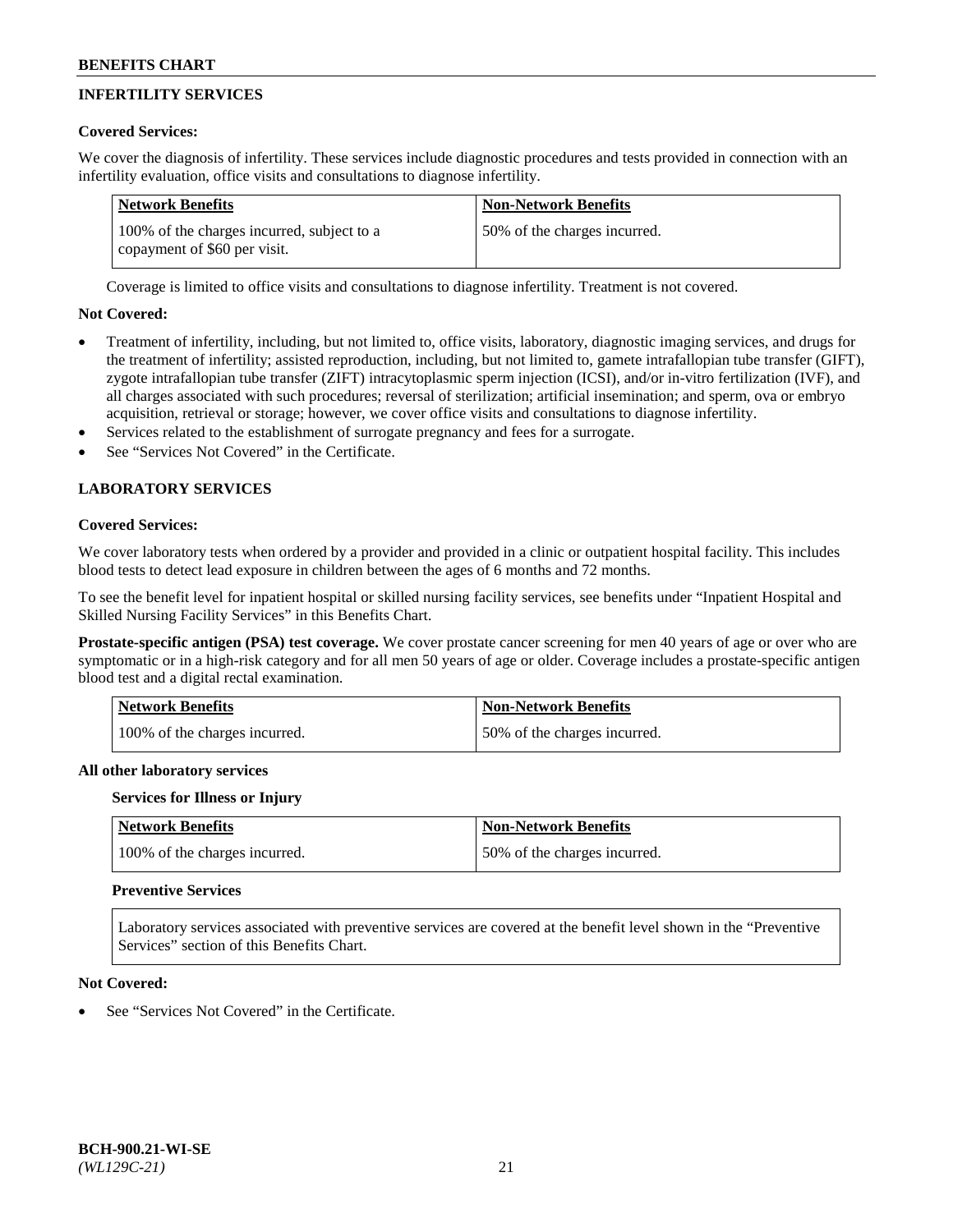# **MASTECTOMY RECONSTRUCTION BENEFIT**

## **Covered Services:**

We cover reconstruction of the breast on which the mastectomy has been performed; surgery and reconstruction of the other breast to produce symmetrical appearance, and prostheses and physical complications of all stages of mastectomy, including lymphedemas.

| <b>Network Benefits</b>                               | <b>Non-Network Benefits</b>                           |
|-------------------------------------------------------|-------------------------------------------------------|
| Coverage level is same as corresponding Network       | Coverage level is same as corresponding Non-Network   |
| Benefits, depending on type of service provided, such | Benefits, depending on type of service provided, such |
| as Office Visits for Illness or Injury, Inpatient or  | as Office Visits for Illness or Injury, Inpatient or  |
| <b>Outpatient Hospital Services.</b>                  | <b>Outpatient Hospital Services.</b>                  |

### **Not Covered:**

See "Services Not Covered" in the Certificate.

## **MEDICATION THERAPY DISEASE MANAGEMENT PROGRAM**

### **Covered Services:**

If you meet our criteria for coverage, you may qualify for our Medication Therapy Disease Management Program.

The program covers consultations with a designated Network pharmacist.

Covered services are based on established medical policies, which are subject to periodic review and modification by the medical directors. These medical policies (medical coverage criteria) are available by calling Member Services, or logging on to your "*my*HealthPartners" account at [healthpartners.com.](http://www.healthpartners.com/)

| Network Benefits              | <b>Non-Network Benefits</b> |
|-------------------------------|-----------------------------|
| 100% of the charges incurred. | No coverage.                |

#### **Not Covered:**

See "Services Not Covered" in the Certificate.

## **OFFICE VISITS FOR ILLNESS OR INJURY**

## **Covered Services:**

We cover the following when medically necessary: professional medical and surgical services and related supplies, including biofeedback, of physicians and other health care providers; blood and blood products (unless replaced) and blood derivatives.

We cover diagnosis and treatment of illness or injury to the eyes. Where contact or eye glass lenses are prescribed as medically necessary for the post-operative treatment of cataracts or for the treatment of aphakia, or keratoconus, we cover the initial evaluation, lenses and fitting. Insureds must pay for lens replacement beyond the initial pair.

## **Office Visits**

#### *Primary Care Providers*

| <b>Network Benefits</b>                                                    | <b>Non-Network Benefits</b>  |
|----------------------------------------------------------------------------|------------------------------|
| 100% of the charges incurred, subject to a<br>copayment of \$30 per visit. | 50% of the charges incurred. |

#### *Specialty Care Providers*

| Network Benefits                                                           | <b>Non-Network Benefits</b>  |
|----------------------------------------------------------------------------|------------------------------|
| 100% of the charges incurred, subject to a<br>copayment of \$60 per visit. | 50% of the charges incurred. |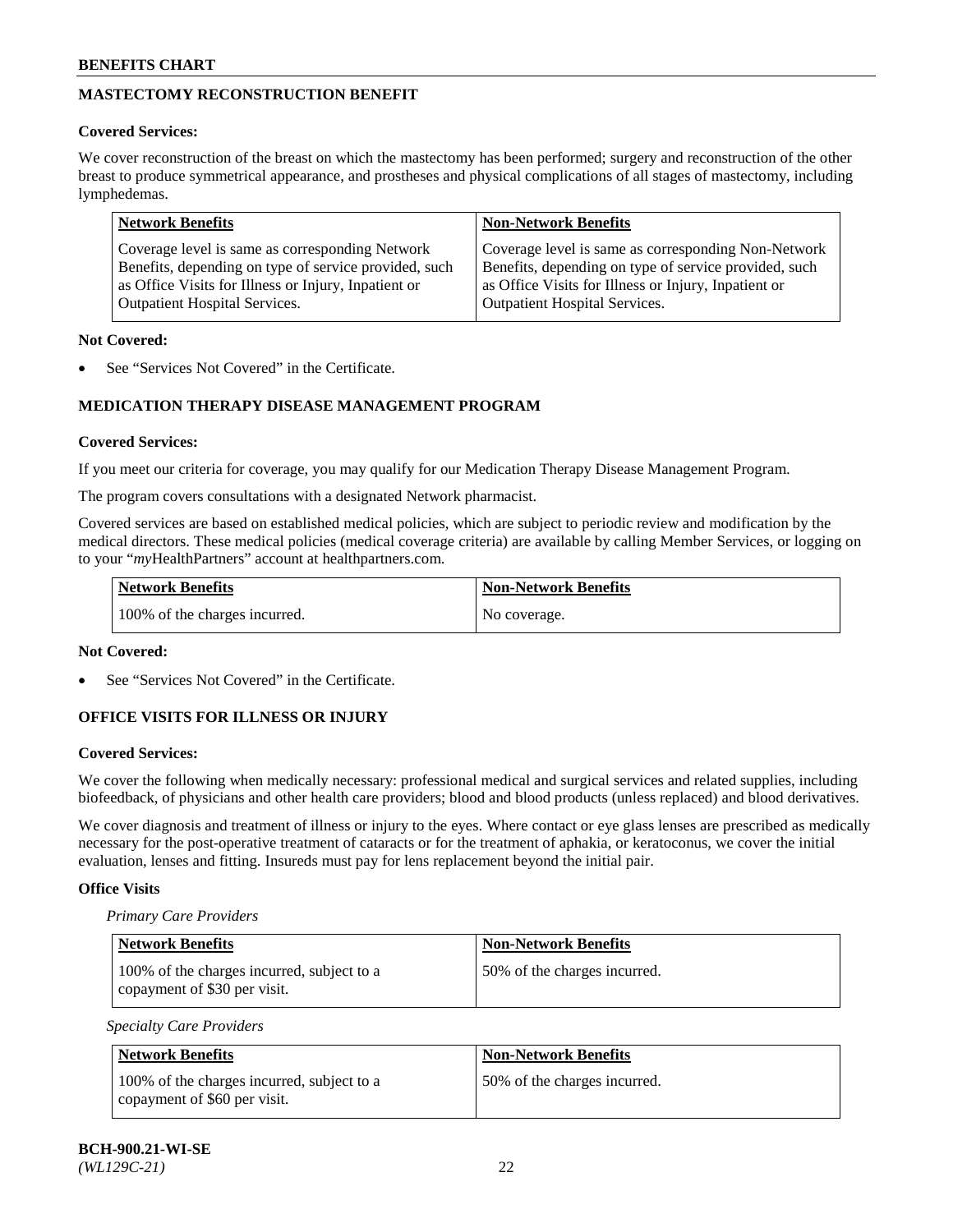## **Convenience Clinics**

| <b>Network Benefits</b>                                                    | <b>Non-Network Benefits</b>  |
|----------------------------------------------------------------------------|------------------------------|
| 100% of the charges incurred, subject to a<br>copayment of \$15 per visit. | 50% of the charges incurred. |

### **Scheduled Telephone Visits**

| Network Benefits                                                           | <b>Non-Network Benefits</b>  |
|----------------------------------------------------------------------------|------------------------------|
| 100% of the charges incurred, subject to a<br>copayment of \$15 per visit. | 50% of the charges incurred. |

### **E-Visits**

## **Access to Online Care through virtuwell a[t virtuwell.com](https://www.virtuwell.com/)**

| Network Benefits              | <b>Non-Network Benefits</b> |
|-------------------------------|-----------------------------|
| 100% of the charges incurred. | Not applicable.             |

### **All Other E-Visits**

| <b>Network Benefits</b>                                                    | <b>Non-Network Benefits</b>  |
|----------------------------------------------------------------------------|------------------------------|
| 100% of the charges incurred, subject to a<br>copayment of \$15 per visit. | 50% of the charges incurred. |

## **Injections Administered in a Physician's Office, other than immunizations**

## **Allergy Injections**

| Network Benefits                                                                    | <b>Non-Network Benefits</b>  |
|-------------------------------------------------------------------------------------|------------------------------|
| 100% of the charges incurred, subject to a<br>copayment of \$2 per date of service. | 50% of the charges incurred. |

## **All Other Injections**

| Network Benefits                                                                    | <b>Non-Network Benefits</b>  |
|-------------------------------------------------------------------------------------|------------------------------|
| 100% of the charges incurred, subject to a<br>copayment of \$2 per date of service. | 50% of the charges incurred. |

#### **Not Covered:**

- Court ordered treatment, except as described in this Benefits Chart. Any resulting court ordered treatment for mental health services will be subject to the Certificate's requirement for medical necessity.
- See "Services Not Covered" in the Certificate.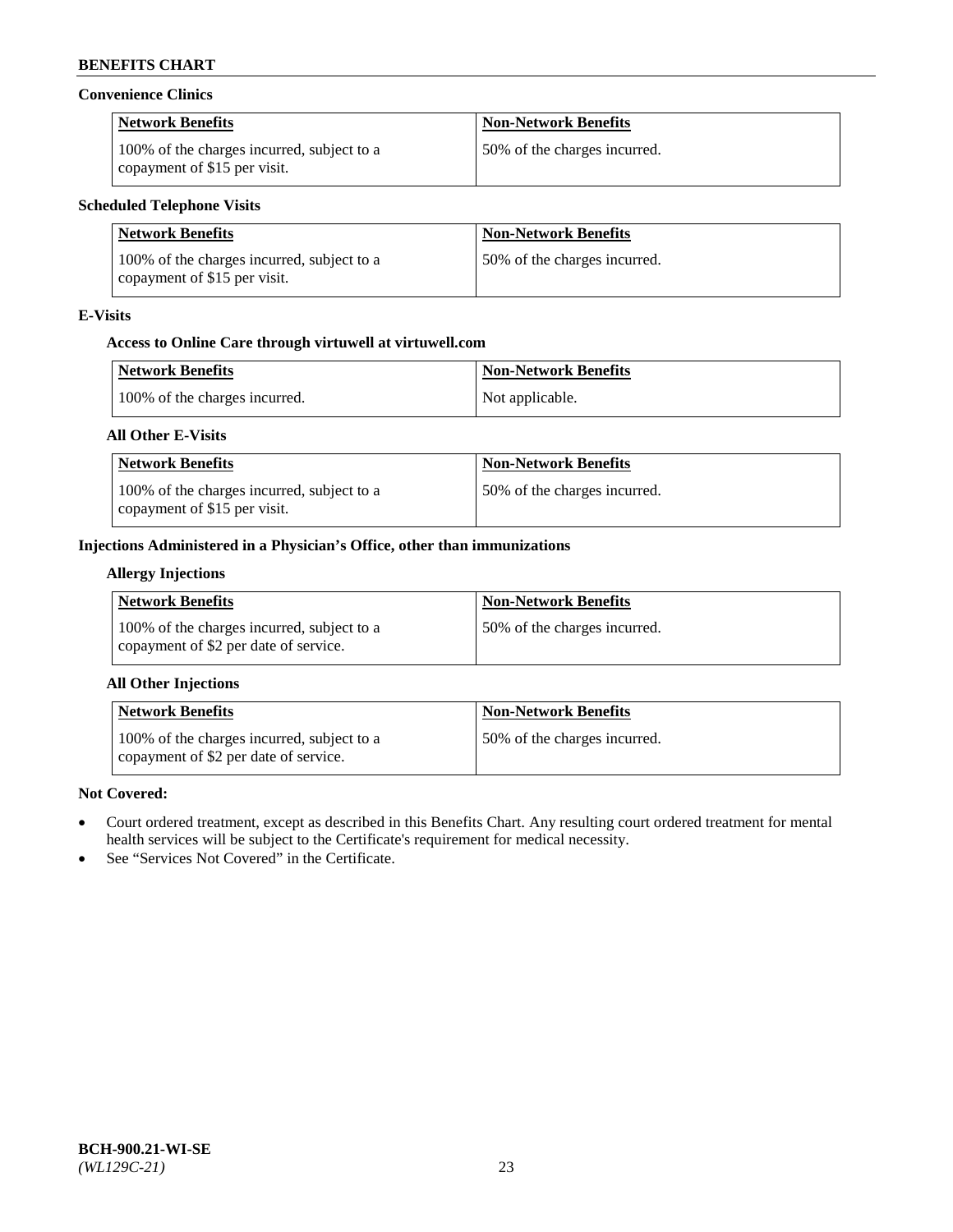# **PEDIATRIC EYEWEAR**

## **Covered Services:**

We cover pediatric eyewear for children under age 19, subject to our medical coverage criteria. Coverage under this provision will continue until the end of the month in which the child turns age 19. These medical policies (medical coverage criteria) are available by calling Member Services, or logging on to your "*my*HealthPartners" account a[t healthpartners.com.](https://www.healthpartners.com/hp/index.html)

| Network Benefits                                                 | <b>Non-Network Benefits</b> |
|------------------------------------------------------------------|-----------------------------|
| 100% of the charges incurred, subject to a<br>copayment of \$60. | No coverage.                |

Limited to one pair of eyeglasses (lenses and frames), or one pair of contact lenses per calendar year.

## **Not Covered:**

See "Services Not Covered" in the Certificate.

# **PHYSICAL THERAPY, OCCUPATIONAL THERAPY, SPEECH THERAPY AND OTHER SPECIFIED THERAPIES**

## **Covered Services:**

We cover the following physical therapy, occupational therapy and speech therapy services:

- Medically necessary rehabilitative care to correct the effects of illness or injury.
- Habilitative care rendered for congenital, developmental or medical conditions which have significantly limited the successful initiation of normal speech and normal motor development.

Massage therapy which is performed in conjunction with other treatment/modalities by a physical or occupational therapist is part of a prescribed treatment plan and is not billed separately is covered.

We cover services provided in a clinic. To see the benefit level for inpatient hospital or skilled nursing facility services, see benefits under "Inpatient Hospital and Skilled Nursing Facility Services".

## **Rehabilitative Care**

| <b>Network Benefits</b>                       | <b>Non-Network Benefits</b>                   |
|-----------------------------------------------|-----------------------------------------------|
| 100% of the charges incurred, subject to a    | 50% of the charges incurred.                  |
| copayment of \$60 per visit.                  | Physical, Occupational and Speech Therapy are |
| Physical, Occupational and Speech Therapy are | limited to 20 visits each per calendar year.  |
| limited to 20 visits each per calendar year.  |                                               |

In addition to the services provided above, we cover a minimum of:

- 20 visits per calendar year for pulmonary rehabilitation therapy.
- 36 visits per calendar year for cardiac rehabilitation therapy.
- 30 visits per calendar year for post-cochlear implant aural therapy.
- 20 visits per calendar year for cognitive rehabilitation therapy.

The maximum number of visits is combined for Network Benefits and Non-Network Benefits.

## **Habilitative Services**

| <b>Network Benefits</b>                                                                       | <b>Non-Network Benefits</b>                                                                   |
|-----------------------------------------------------------------------------------------------|-----------------------------------------------------------------------------------------------|
| 100% of the charges incurred, subject to a<br>copayment of \$60 per visit.                    | 50% of the charges incurred.                                                                  |
| Physical, Occupational and Speech Therapy are<br>limited to 20 visits each per calendar year. | Physical, Occupational and Speech Therapy are<br>limited to 20 visits each per calendar year. |

The maximum number of visits is combined for Network Benefits and Non-Network Benefits.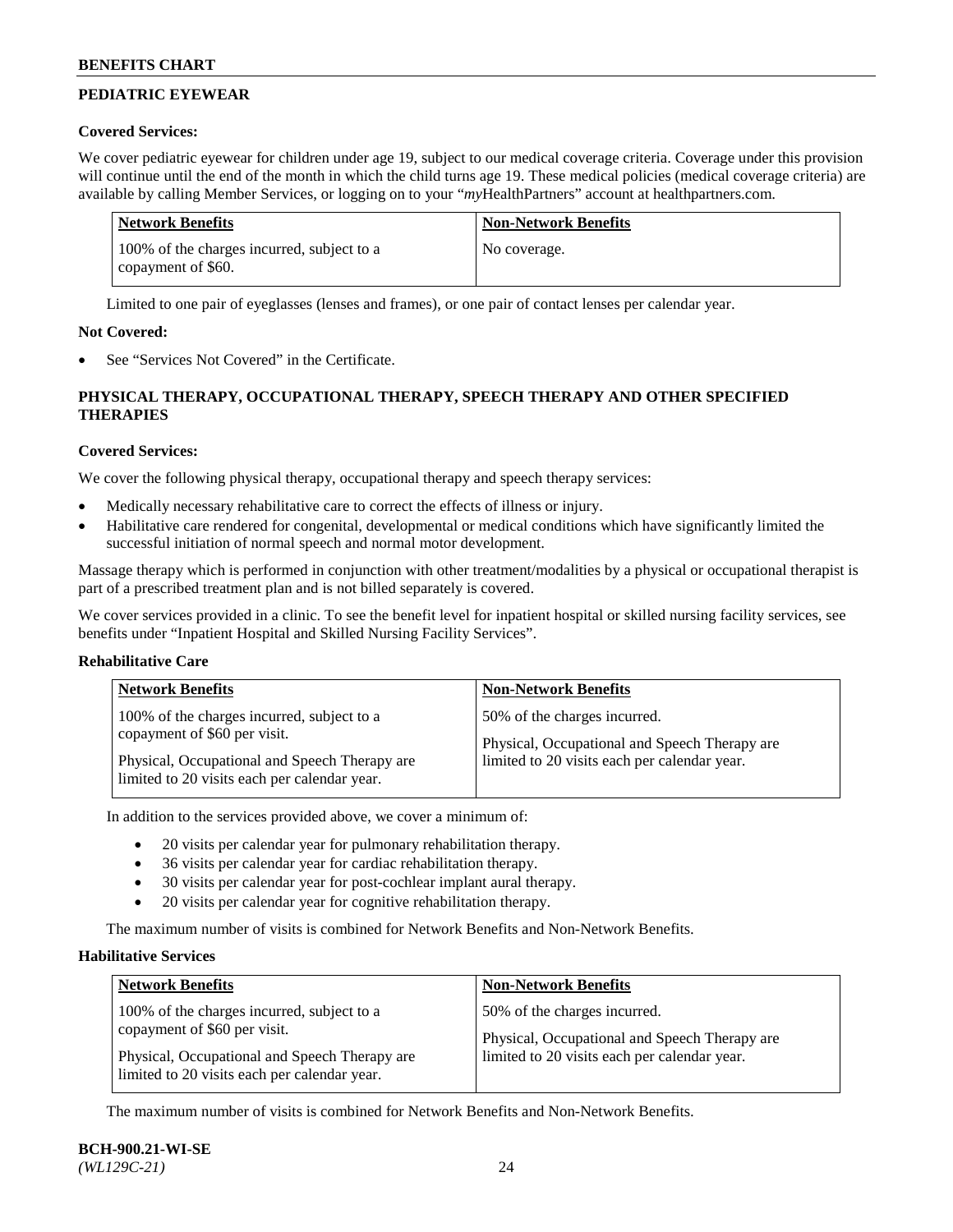## **Not Covered:**

- Massage therapy for the purpose of comfort or convenience of the Insured.
- See "Services Not Covered" in the Certificate.

## **PRESCRIPTION DRUG SERVICES**

### **Covered Services:**

We cover prescription drugs and medications that can be self-administered or are administered in a physician's office.

We will refill a prescription for eye drops covered under this Benefits Chart if the Insured requests a refill and the original prescription specified that additional quantities would be needed, providing the refill request does not exceed the quantities needed, and the following conditions are met:

- If the Insured requests a 30-day refill supply, the request must be made between 22 and 30 days of the later of (a) the original date that the prescription was distributed to the insured or (b) the date that the most recent refill was distributed to the Insured; or
- If the Insured requests a 90-day refill supply, the request must be made between 67 and 90 days of the later of (a) the original date that the prescription was distributed to the insured or (b) the date that the most recent refill was distributed to the Insured.

#### **For Network Benefits, drugs and medications must be obtained at a Network pharmacy.**

#### **Outpatient Drugs (except as specified below)**

| <b>Network Benefits</b>                                                                                                                                                                                           | <b>Non-Network Benefits</b>  |
|-------------------------------------------------------------------------------------------------------------------------------------------------------------------------------------------------------------------|------------------------------|
| 100% of the charges incurred, subject to a copayment of<br>\$5 for generic low cost formulary drugs and 100% of<br>the charges incurred, subject to a copayment of \$25 for<br>generic high cost formulary drugs. | 50% of the charges incurred. |
| Brand name formulary drugs are covered at 100% of the<br>charges incurred, subject to a copayment of \$60.                                                                                                        |                              |
| In no event will your cost for a formulary insulin drug<br>exceed \$25.                                                                                                                                           |                              |
| Non-formulary drugs are covered at 100% of the<br>charges incurred, subject to a copayment of \$150.                                                                                                              |                              |

**Oral chemotherapy drugs** are included on the Specialty Drug List. However, you pay the applicable outpatient drug copayment. As required by Wisconsin law, your maximum copayment will not be more than \$100 per prescription for a 31-day supply.

#### **Mail Order Drugs**

| <b>Network Benefits</b>                                                                                                                                                                                                    | <b>Non-Network Benefits</b>           |
|----------------------------------------------------------------------------------------------------------------------------------------------------------------------------------------------------------------------------|---------------------------------------|
| For your convenience, you may also get up to a 93-day<br>supply of outpatient prescription drugs that can be self-<br>administered through the designated mail order service.                                              | See Network Mail Order Drugs Benefit. |
| New prescriptions to treat certain chronic conditions<br>and trial drugs will be limited to quantity limits<br>described at the end of this section. You will have to<br>pay one copayment for your initial 31-day supply. |                                       |
| Specialty Drugs are not available through the mail order<br>service.                                                                                                                                                       |                                       |

#### **Tobacco Cessation Drugs are covered for all FDA approved tobacco cessation drugs**

| <b>Network Benefits</b>       | <b>Non-Network Benefits</b>  |
|-------------------------------|------------------------------|
| 100% of the charges incurred. | 50% of the charges incurred. |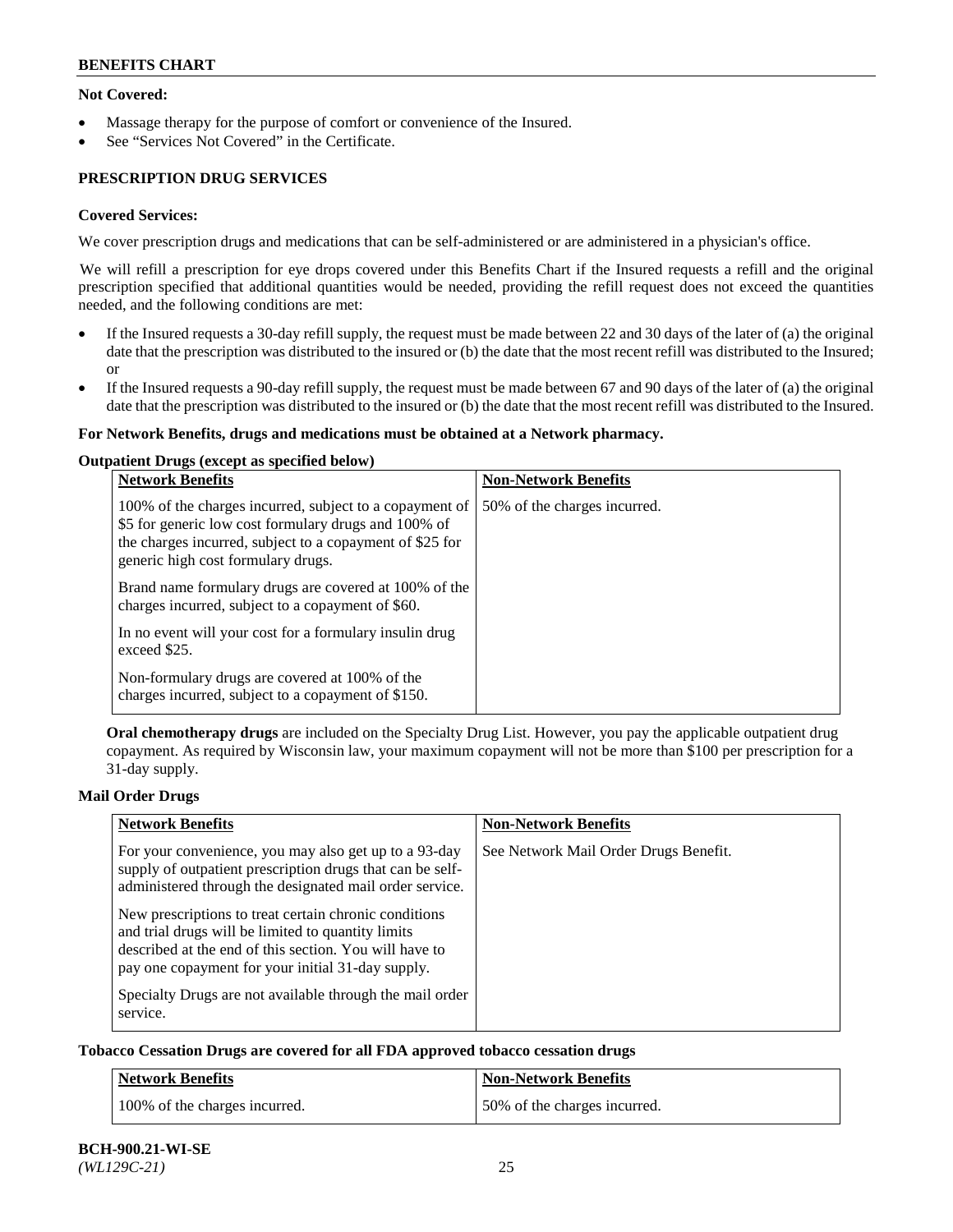## **Contraceptive Drugs**

| <b>Network Benefits</b>                                                                                                          | <b>Non-Network Benefits</b>  |
|----------------------------------------------------------------------------------------------------------------------------------|------------------------------|
| 100% of the charges incurred for formulary drugs.                                                                                | 50% of the charges incurred. |
| If a physician requests that a non-formulary<br>contraceptive drug be dispensed as written, the drug<br>will be covered at 100%. |                              |

### **Specialty Drugs which are Self-Administered**

| <b>Network Benefits</b>                                                                                              | <b>Non-Network Benefits</b> |
|----------------------------------------------------------------------------------------------------------------------|-----------------------------|
| 100% of the charges incurred, subject to a<br>copayment of \$500.                                                    | No coverage.                |
| Specialty Drugs are limited to drugs on the Specialty<br>Drug List and must be obtained from a designated<br>vendor. |                             |

In order for the plan to better manage available manufacturer-funded copayment assistance, copayments for certain specialty medications may vary and be set to approximate the maximum of any available manufacturer-funded copayment assistance programs. However, in no case will true out-of-pocket costs to the Insured be greater than the maximum copayment/coinsurance shown in this Benefits Chart. Manufacturer-funded copayment assistance received by an Insured will not apply to the Insured's annual deductible or out-of-pocket limit.

**Oral chemotherapy drugs** are included on the Specialty Drug List. However, you pay the applicable outpatient drug copayment. As required by Wisconsin law, your maximum copayment will not be more than \$100 per prescription for a 31-day supply.

### **Limitations:**

- Certain drugs may require prior authorization as indicated on the formulary. HealthPartners may require prior authorization for the drug and also the site where the drug will be provided. Certain drugs are subject to our utilization review process and quantity limits.
- Certain non-formulary drugs require prior authorization. In addition, certain drugs may be subject to any quantity limits applied as part of our trial program.
- If an Insured requests a brand name drug when there is a generic equivalent, the brand name drug will be covered up to the charge that would apply to the generic drug, minus any required copayment. If a physician requests that a brand name drug be dispensed as written, the drug will be paid at the non-formulary benefit.
- We may require insureds to try over-the-counter (OTC) drug alternatives before approving more costly formulary prescription drugs.
- Unless otherwise specified in the Prescription Drug Services" section, you may receive up to a 31-day supply per prescription.
- A 93-day supply will be covered and dispensed only at pharmacies that participate in our extended day supply program.
- New prescriptions to treat certain chronic conditions are limited to a 31-day supply.
- No more than a 31-day supply of specialty drugs will be covered and dispensed at a time unless it's a manufacturer supplied drug that cannot be split that supplies the member with more than a 31-day supply.
- If a copayment is required, you must pay one copayment for each 31-day supply, or portion thereof. **Not Covered:**
- Replacement of prescription drugs, medications, equipment and supplies due to loss, damage or theft.
- Nonprescription (over-the-counter) drugs or medications, including, but not limited to, vitamins, supplements, homeopathic remedies, and non-FDA approved drugs, unless listed on the formulary and prescribed by a physician or legally authorized health care provider under applicable state and federal law. This exclusion does not include over-thecounter contraceptives for women as allowed under the Affordable Care Act when the Insured obtains a prescription for the item. In addition, if the Insured obtains a prescription, this exclusion does not include aspirin to prevent cardiovascular disease for men and women of certain ages; folic acid supplements for women who may become pregnant; fluoride chemoprevention supplements for children without fluoride in their water source; and iron supplements for children age 6-12 who are at risk for anemia.
- All drugs for the treatment of sexual dysfunction.
- All drugs for the treatment of growth deficiency.

**BCH-900.21-WI-SE**  *(WL129C-21)* 26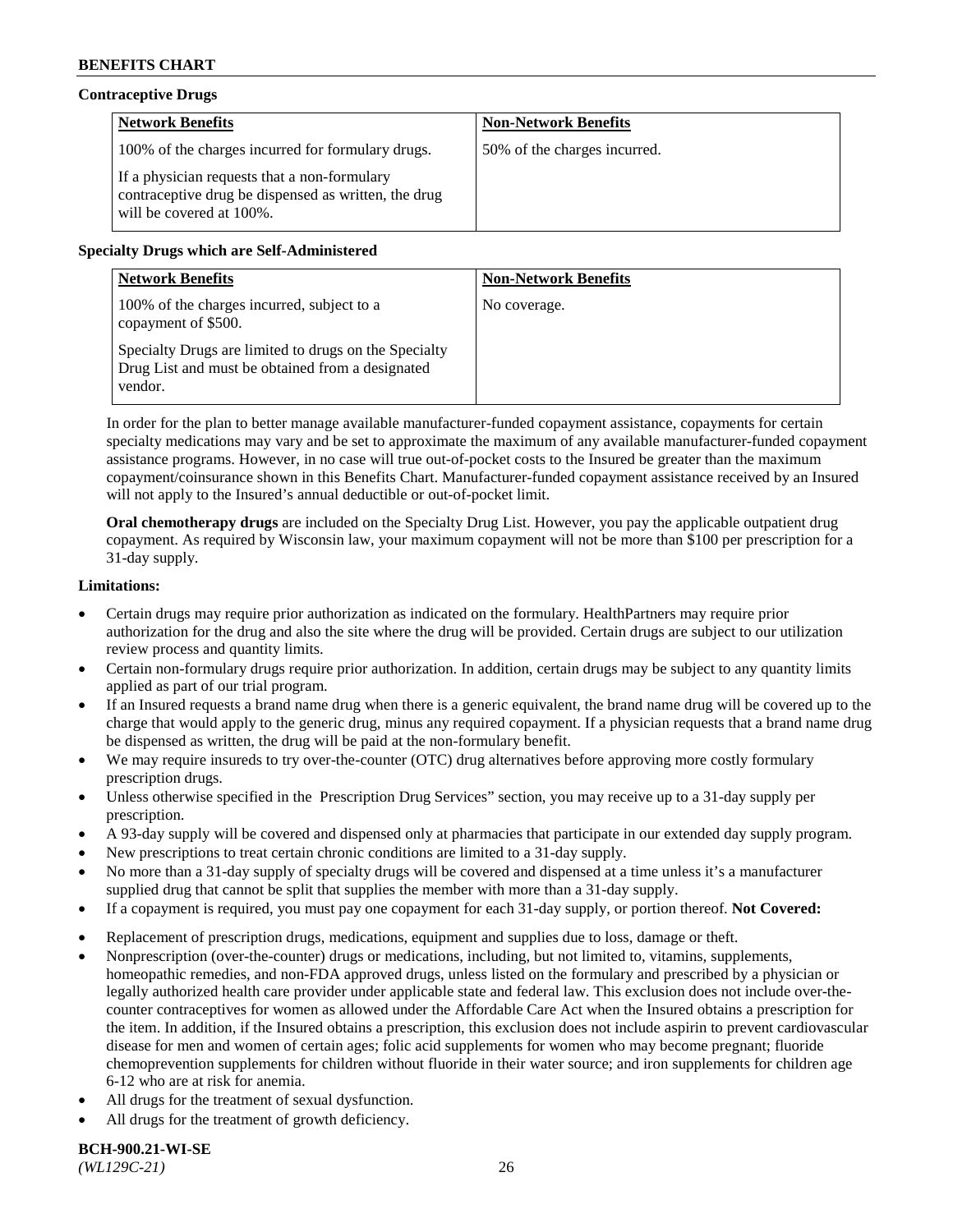- All drugs for the treatment of infertility.
- Medical cannabis.
- Drugs on the Excluded Drug List. The Excluded Drug List includes select drugs within a therapy class that are not eligible for coverage. This includes drugs that may be excluded for certain indications. The Excluded Drug List is available at [healthpartners.com.](http://www.healthpartners.com/)
- Drugs that are newly approved by the FDA until they are reviewed and approved by HealthPartners Pharmacy and Therapeutics Committee.
- Medical devices approved by the FDA will not be covered under the Prescription Drug Services section unless they are on our formulary. Covered medical devices are generally submitted and reimbursed under your medical benefits.
- See "Services Not Covered" in the Certificate.

## **PREVENTIVE SERVICES**

## **Applicable Definitions:**

**Routine Preventive Services** are routine health care services that include screenings, check-ups and counseling to prevent illness, disease or other health problems before symptoms occur.

**Diagnostic Services** are services to help a provider understand your symptoms, diagnose illness and decide what treatment may be needed. They may be the same services that are listed as preventive services, but they are being used as diagnostic services. Your provider will determine if these services are preventive or diagnostic. These services are not preventive if received as part of a visit to diagnose, manage or maintain an acute or chronic medical condition, illness or injury. When that occurs, unless otherwise indicated below, standard deductibles, copayments or coinsurance apply.

## **Covered Services:**

We cover preventive services that meet any of the requirements under the Affordable Care Act (ACA) shown in the bulleted items below. These preventive services are covered at 100% under the Network Benefits with no deductible, copayments or coinsurance. (If a preventive service is not required by the ACA and it is covered at a lower benefit level, it will be specified below.) Preventive benefits mandated under the ACA are subject to periodic review and modification. Changes would be effective in accordance with the federal rules. Preventive services mandated by the ACA include:

- Evidence-based items or services that have in effect a rating of A or B in the current recommendations of the United States Preventive Services Task Force with respect to the individual;
- Immunizations for routine use in children, adolescents, and adults that have in effect a recommendation from the Advisory Committee on Immunization Practices of the Centers for Disease Control and Prevention with respect to the individual;
- With respect to infants, children, and adolescents, evidence-informed preventive care and screenings provided for in comprehensive guidelines supported by the Health Resources and Services Administration; and
- With respect to women, preventive care and screenings provided for in comprehensive guidelines supported by the Health Resources and Services Administration.

Covered services are based on established medical policies, which are subject to periodic review and modification by the medical or dental directors. These medical policies (medical coverage criteria) are available by calling Member Services, or logging on to your "*my*HealthPartners" account at [healthpartners.com.](https://www.healthpartners.com/hp/index.html)

## **ACA and state mandated preventive services are covered as follows:**

**Routine Health Exams and Periodic Health Assessments.** A physician or health care provider will counsel you as to how often health assessments are needed based on age, sex and health status. This includes screening and counseling for tobacco cessation and all FDA approved tobacco cessation medications including over-the-counter drugs (as shown in the Prescription Drug Services section).

| Network Benefits              | <b>Non-Network Benefits</b>  |
|-------------------------------|------------------------------|
| 100% of the charges incurred. | 50% of the charges incurred. |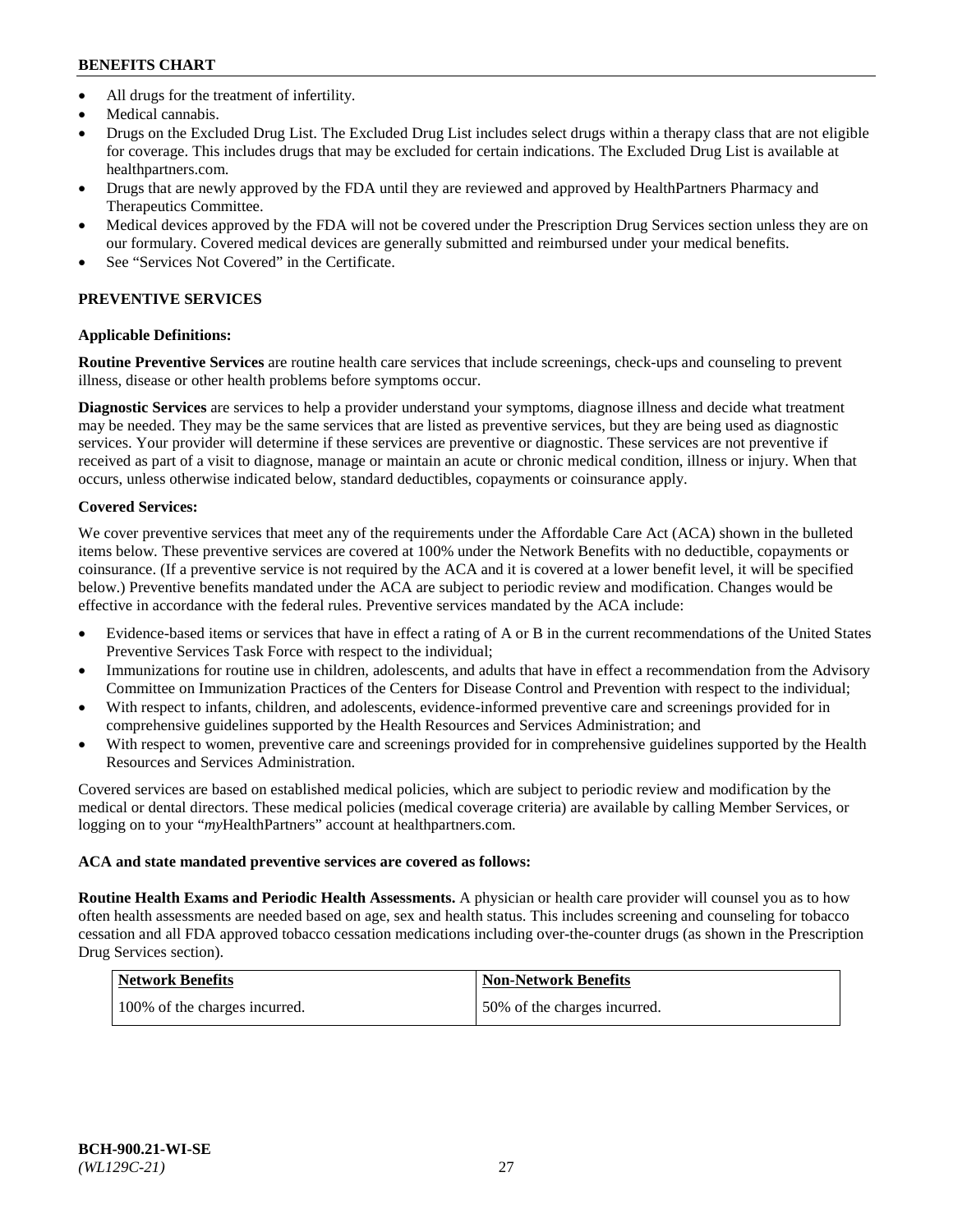**Child Health Supervision Services.** This includes pediatric preventive services such as newborn screenings, appropriate immunizations, developmental assessments and laboratory services appropriate to the age of the child from birth to 72 months and appropriate immunizations to age 18.

| <b>Network Benefits</b>       | <b>Non-Network Benefits</b>  |
|-------------------------------|------------------------------|
| 100% of the charges incurred. | 50% of the charges incurred. |

### **Routine Prenatal Care and Exams**

| <b>Network Benefits</b>       | <b>Non-Network Benefits</b>  |
|-------------------------------|------------------------------|
| 100% of the charges incurred. | 50% of the charges incurred. |

**Routine Postnatal Care.** This includes health exams, assessments, education and counseling relating to the period immediately after childbirth.

| <b>Network Benefits</b>       | Non-Network Benefits         |
|-------------------------------|------------------------------|
| 100% of the charges incurred. | 50% of the charges incurred. |

**Routine Screening Procedures for Cancer.** This includes colorectal screening starting at age 50 and under age 50 for people at high risk of colorectal cancer. This also includes cancer screenings recommended by the USPSTF with an A or B rating. Women's preventive health services below describe additional routine screening procedures for cancer.

| Network Benefits              | <b>Non-Network Benefits</b>  |
|-------------------------------|------------------------------|
| 100% of the charges incurred. | 50% of the charges incurred. |

**Professional Voluntary Family Planning Services.** This includes services to prevent or delay a pregnancy, including counseling and education. Services must be provided by a licensed provider.

| <b>Network Benefits</b>       | <b>Non-Network Benefits</b>  |
|-------------------------------|------------------------------|
| 100% of the charges incurred. | 50% of the charges incurred. |

#### **Adult Immunizations**

| <b>Network Benefits</b>       | <b>Non-Network Benefits</b>  |
|-------------------------------|------------------------------|
| 100% of the charges incurred. | 50% of the charges incurred. |

**Women's Preventive Health Services.** This includes mammograms, screenings for cervical cancer (pap smears), breast pumps, human papillomavirus (HPV) testing, counseling for sexually transmitted infections, counseling and screening for human immunodeficiency virus (HIV), and all FDA approved contraceptive methods as prescribed by a doctor, sterilization procedures, education and counseling (see the Prescription Drug Services section for coverage of oral contraceptive drugs). We also provide genetic screening for BRCA if someone in your family has the gene or you have a diagnosis of cancer.

The U.S. Preventive Services Task Force (USPSTF) recommends screening mammography, with or without clinical breast examination (CBE), every 1-2 years for women aged 40 and older. For women age 50 and older, we cover an annual mammogram.

| Network Benefits              | <b>Non-Network Benefits</b>  |
|-------------------------------|------------------------------|
| 100% of the charges incurred. | 50% of the charges incurred. |

**Obesity Screening and Management.** We cover obesity screening and counseling for all ages during a routine preventive care exam. If you are age 18 or older and have a body mass index of 30 or more, we also cover intensive obesity management to help you lose weight. Your primary care doctor can coordinate these services.

| Network Benefits              | <b>Non-Network Benefits</b>  |
|-------------------------------|------------------------------|
| 100% of the charges incurred. | 50% of the charges incurred. |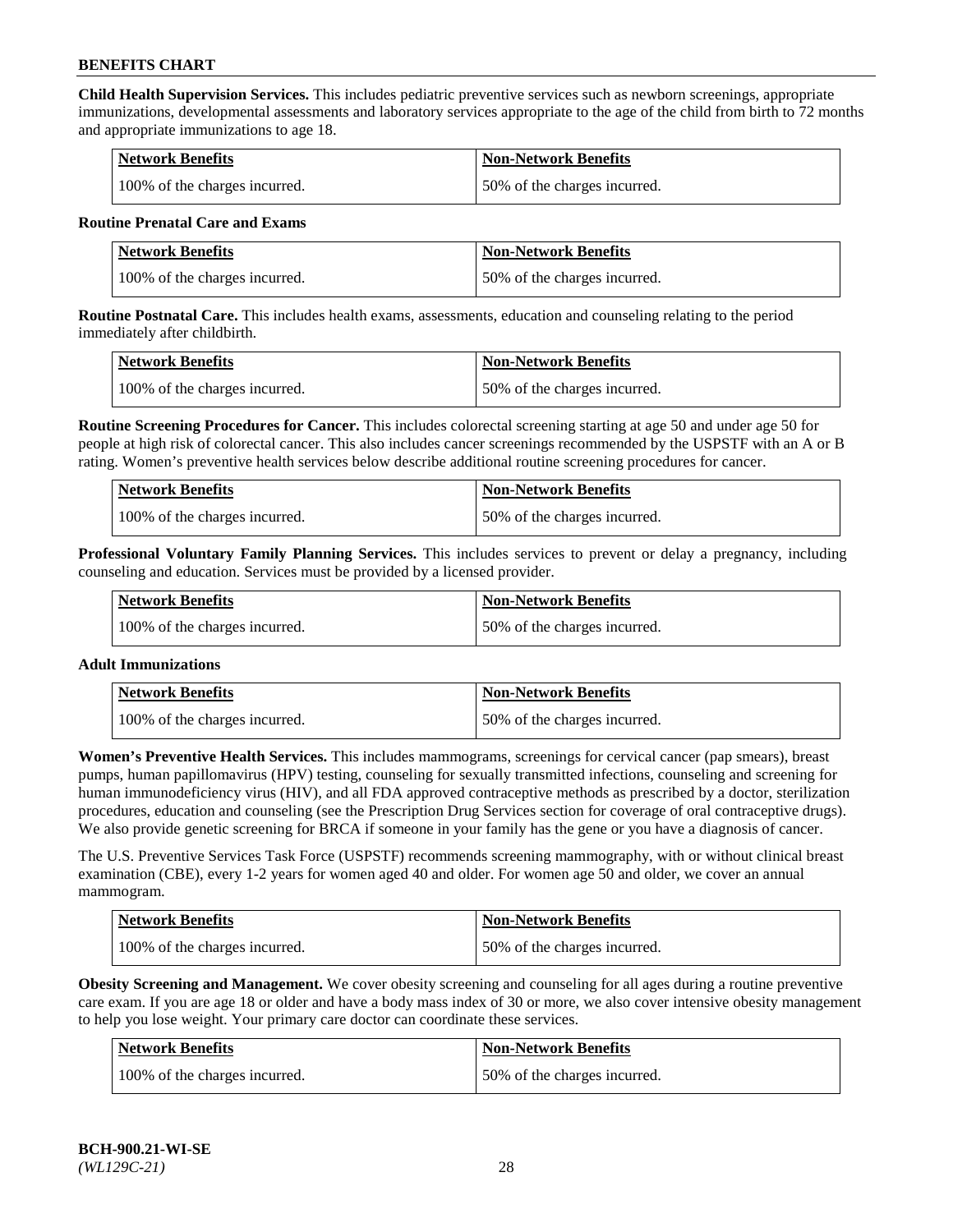**Preventive Medications.** We cover preventive medications currently recommended by USPSTF with an A or B rating if they are prescribed by your medical provider and they are listed on our formulary. Preventive medications are subject to periodic review and modification. Changes would be effective in accordance with the federal rules and reflected in our current medical coverage criteria for preventive care services.

| <b>Network Benefits</b>       | <b>Non-Network Benefits</b>  |
|-------------------------------|------------------------------|
| 100% of the charges incurred. | 50% of the charges incurred. |

**In addition to any ACA or state mandated preventive services referenced above, we cover the following eligible services:**

#### **Routine Eye and Hearing Exams**

| <b>Network Benefits</b>       | <b>Non-Network Benefits</b>  |
|-------------------------------|------------------------------|
| 100% of the charges incurred. | 50% of the charges incurred. |

**Ovarian Cancer Surveillance Test for Women who are at Risk.** "At risk for ovarian cancer" means (1) having a family history that includes any of the following: one or more first-degree or second-degree relatives with ovarian cancer, clusters of female relatives with breast cancer or nonpolyposis colorectal cancer; or (2) testing positive for BRCA1 or BRCA2 mutations. "Surveillance test for ovarian cancer" means annual screening using CA-125 serum tumor marker testing, transvaginal ultrasound, pelvic examination or other proven ovarian screening tests currently being evaluated by the federal Food and Drug Administration or by the National Cancer Institute.

| <b>Network Benefits</b>                               | <b>Non-Network Benefits</b>                           |
|-------------------------------------------------------|-------------------------------------------------------|
| Coverage level is same as corresponding Network       | Coverage level is same as corresponding Non-Network   |
| Benefits, depending on type of service provided, such | Benefits, depending on type of service provided, such |
| as Diagnostic Imaging Services, Laboratory Services   | as Diagnostic Imaging Services, Laboratory Services   |
| or Office Visits for Illness or Injury, or Preventive | or Office Visits for Illness or Injury, or Preventive |
| Services.                                             | Services.                                             |

#### **Limitations:**

• Services are not preventive if received as part of a visit to diagnose, manage or maintain an acute or chronic medical condition, illness or injury. When that occurs, unless otherwise indicated above, standard deductibles, copayments or coinsurance apply.

## **Not Covered:**

See "Services Not Covered" in the Certificate.

## **TRANSPLANT SERVICES**

## **Applicable Definitions:**

**Autologous.** This is when the source of cells is from the individual's own marrow or stem cells.

**Allogeneic.** This is when the source of cells is from a related or unrelated donor's marrow or stem cells.

**Allogeneic Bone Marrow Transplant.** This is when the bone marrow is harvested from the related or unrelated donor and stored. The patient undergoes treatment which includes tumor ablation with high-dose chemotherapy and/or radiation. The bone marrow is reinfused (transplanted).

**Autologous Bone Marrow Transplant.** This is when the bone marrow is harvested from the individual and stored. The patient undergoes treatment which includes tumor ablation with high-dose chemotherapy and/or radiation. The bone marrow is reinfused (transplanted).

**Autologous/Allogeneic Stem Cell Support.** This is a treatment process that includes stem cell harvest from either bone marrow or peripheral blood, tumor ablation with high-dose chemotherapy and/or radiation, stem cell reinfusion, and related care. Autologous/allogeneic bone marrow transplantation and high dose chemotherapy with peripheral stem cell rescue/support are considered to be autologous/allogeneic stem cell support.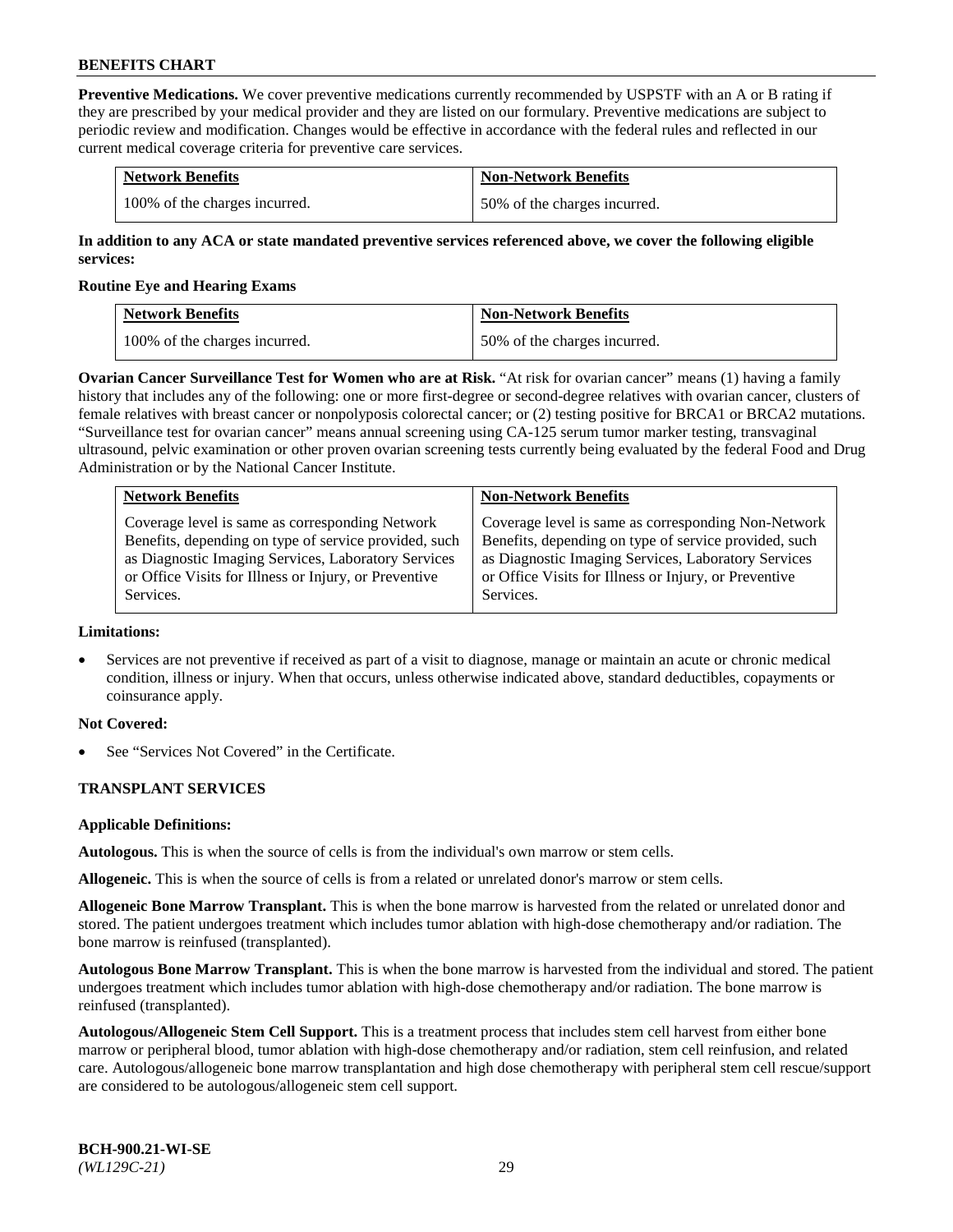**Designated Transplant Center.** This is any health care provider, group or association of health care providers designated by us to provide services, supplies or drugs for specified transplants for our Insureds.

**Transplant Services.** This is transplantation (including retransplants) of the human organs or tissue listed below, including all related post-surgical treatment, follow-up care and drugs and multiple transplants for a related cause. Transplant services do not include other organ or tissue transplants or surgical implantation of mechanical devices functioning as a human organ, except surgical implantation of an FDA approved Ventricular Assist Device (VAD) or total artificial heart, functioning as a temporary bridge to heart transplantation.

Prior authorization is required prior to consultation to support coordination of care and benefits.

## **Covered Services:**

We cover eligible transplant services (as defined above) while you are covered under the Certificate. Transplants that will be considered for coverage are limited to the following:

- Kidney transplants for end-stage disease.
- Cornea transplants for end-stage disease.
- Heart transplants for end-stage disease.
- Lung transplants or heart/lung transplants for: (1) primary pulmonary hypertension; (2) Eisenmenger's syndrome; (3) endstage pulmonary fibrosis; (4) alpha 1 antitrypsin disease; (5) cystic fibrosis; and (6) emphysema.
- Liver transplants for: (1) biliary atresia in children; (2) primary biliary cirrhosis; (3) post-acute viral infection (including hepatitis A, hepatitis B antigen e negative and hepatitis C) causing acute atrophy or post-necrotic cirrhosis; (4) primary sclerosing cholangitis; (5) alcoholic cirrhosis; and (6) hepatocellular carcinoma.
- Allogeneic bone marrow transplants or peripheral stem cell support associated with high dose chemotherapy for: (1) acute myelogenous leukemia; (2) acute lymphocytic leukemia; (3) chronic myelogenous leukemia; (4) severe combined immunodeficiency disease; (5) Wiskott-Aldrich syndrome; (6) aplastic anemia; (7) sickle cell anemia; (8) non-relapsed or relapsed non-Hodgkin's lymphoma; (9) multiple myeloma; and (10) testicular cancer.
- Autologous bone marrow transplants or peripheral stem cell support associated with high-dose chemotherapy for: (1) acute leukemias; (2) non-Hodgkin's lymphoma; (3) Hodgkin's disease; (4) Burkitt's lymphoma; (5) neuroblastoma; (6) multiple myeloma; (7) chronic myelogenous leukemia; and (8) non-relapsed non-Hodgkin's lymphoma.
- Pancreas transplants for simultaneous pancreas-kidney transplants for diabetes, pancreas after kidney, living related segmental simultaneous pancreas kidney transplantation and pancreas transplant alone.

To receive Network Benefits, charges for transplant services must be incurred at a Designated Transplant Center.

The transplant-related treatment provided, including expenses incurred for directly related donor services, shall be subject to and in accordance with the provisions, limitations, maximums and other terms of the Certificate.

Medical and hospital expenses of the donor are covered only when the recipient is an Insured and the transplant and directly related donor expenses have been prior authorized for coverage. Treatment of medical complications that may occur to the donor are not covered. Donors are not considered Insureds, and are therefore not eligible for the rights afforded to Insureds under the Certificate.

The list of eligible transplant services and coverage determinations are based on established medical policies, which are subject to periodic review and modification by the medical director.

| <b>Network Benefits</b>                          | <b>Non-Network Benefits</b>                            |
|--------------------------------------------------|--------------------------------------------------------|
| See Network Inpatient Hospital Services Benefit. | I See Non-Network Inpatient Hospital Services Benefit. |

**Kidney disease treatment.** We cover services for kidney disease treatment, including dialysis, transplantation and donor related services. Donor related expenses are covered as described above.

| <b>Network Benefits</b>                                                                                                                                          | <b>Non-Network Benefits</b>                                                                                                                                          |
|------------------------------------------------------------------------------------------------------------------------------------------------------------------|----------------------------------------------------------------------------------------------------------------------------------------------------------------------|
| Coverage level is same as corresponding Network<br>Benefits, depending on type of service provided, such<br>as Office Visits for Illness or Injury, Inpatient or | Coverage level is same as corresponding Non-Network<br>Benefits, depending on type of service provided, such<br>as Office Visits for Illness or Injury, Inpatient or |
| <b>Outpatient Hospital Services.</b>                                                                                                                             | <b>Outpatient Hospital Services.</b>                                                                                                                                 |